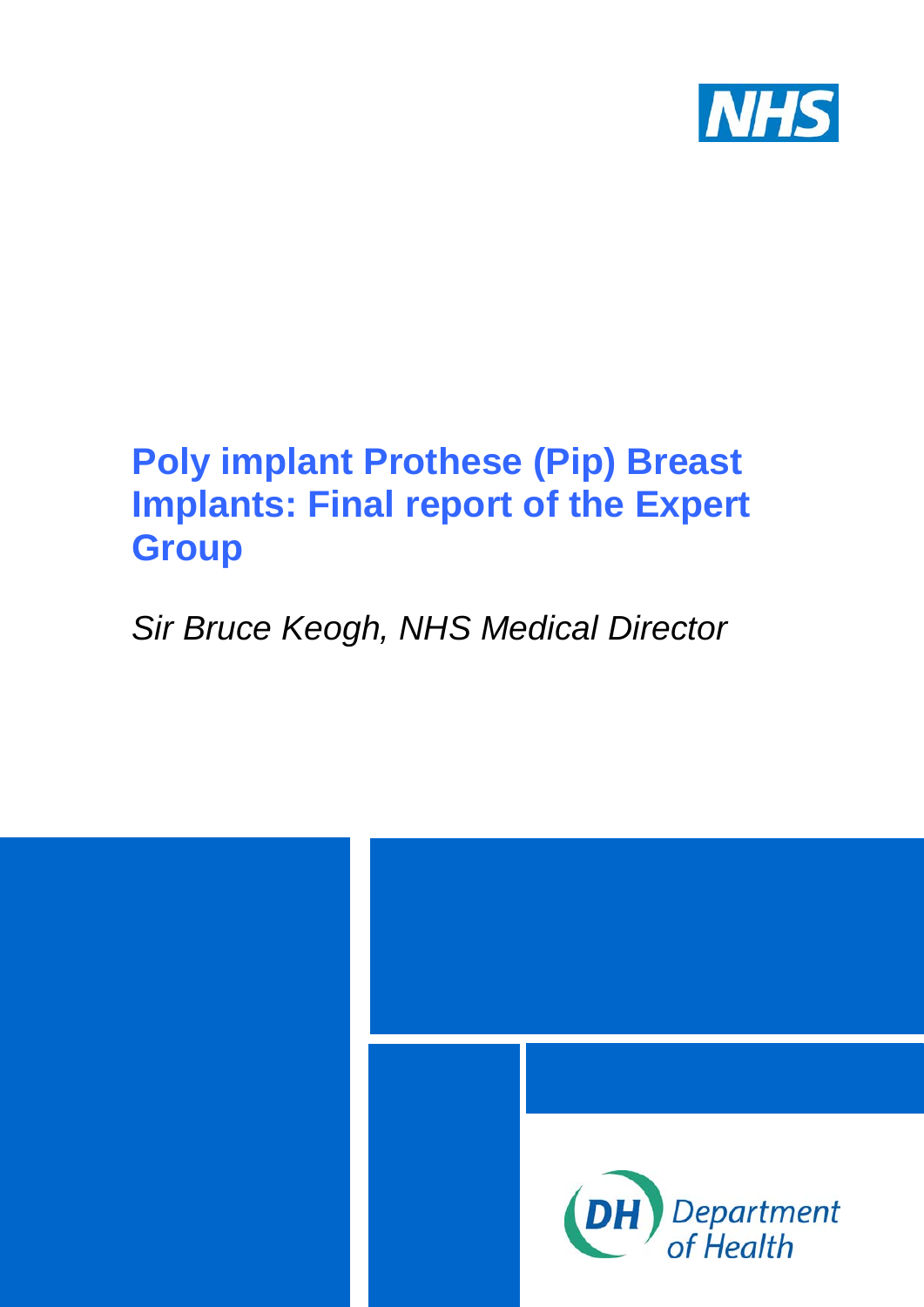#### **DH INFORMATION READER BOX**

| <b>Policy</b>          | Clinical                        | Estate |
|------------------------|---------------------------------|--------|
| HR / Workforce         | <b>Commissioner Development</b> | IM & T |
| Management             | <b>Provider Development</b>     | Financ |
| Planning / Performance | Improvement and Efficiency      | Social |

**Postates**<br>**IM & T** Finance Social Care / Partnership Working

| <b>Document Purpose</b>    | For Information                                                                                                                          |
|----------------------------|------------------------------------------------------------------------------------------------------------------------------------------|
| <b>Gateway Reference</b>   | 17744                                                                                                                                    |
| <b>Title</b>               | Poly Implant Prothese (PIP) Breast Implants: Final Report of the Working<br>Group                                                        |
| Author                     | Department of Health, NHS Medical Directorate                                                                                            |
| <b>Publication Date</b>    | 18 June 2012                                                                                                                             |
| <b>Target Audience</b>     | Medical Directors, Directors of PH                                                                                                       |
| <b>Circulation List</b>    | PCT Cluster CEs, NHS Trust CEs, SHA Cluster CEs, Foundation Trust<br>CEs, PCT PEC Chairs                                                 |
| <b>Description</b>         | The final report of the expert group chaired by Sir Bruce Keogh, NHS<br>Medical Director, following the interim report issued in January |
| <b>Cross Ref</b>           | PIP breast implants: interim report of the expert group (Gateway 17083)                                                                  |
| <b>Superseded Docs</b>     | None - interim report is still relevant                                                                                                  |
| <b>Action Required</b>     | N/A                                                                                                                                      |
| Timing                     | N/A                                                                                                                                      |
| <b>Contact Details</b>     | <b>Charles Dobson</b><br><b>NHS Medical Directorate</b><br>Room 5W51, Quarry House, Quarry Hill<br>Leeds<br>LS2 7UE<br>0113 254 5227     |
| <b>For Recipient's Use</b> |                                                                                                                                          |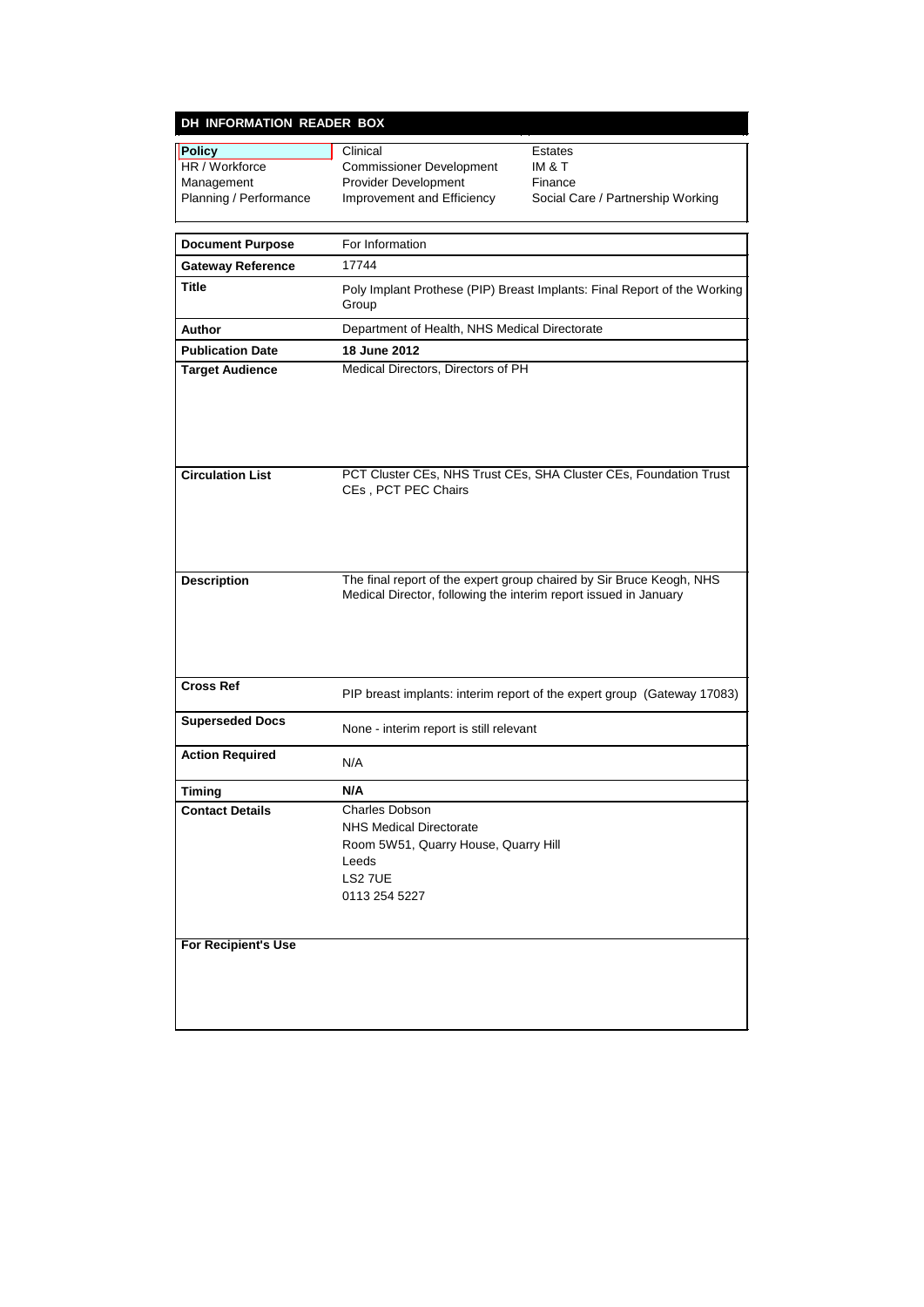## **POLY IMPLANT PROTHESE (PIP) BREAST IMPLANTS: FINAL REPORT OF THE EXPERT GROUP**

## *Sir Bruce Keogh, NHS Medical Director*

You may re-use the text of this document (not including logos) free of charge in any format or medium, under the terms of the Open Government Licence. To view this licence, visit [www.nationalarchives.gov.uk/doc/open-government](http://www.nationalarchives.gov.uk/doc/open-government-licence/)[licence/](http://www.nationalarchives.gov.uk/doc/open-government-licence/)

© Crown copyright 2012 First published June 2012 Published to DH website, in electronic PDF format only. [www.dh.gov.uk/publications](http://www.dh.gov.uk/publications)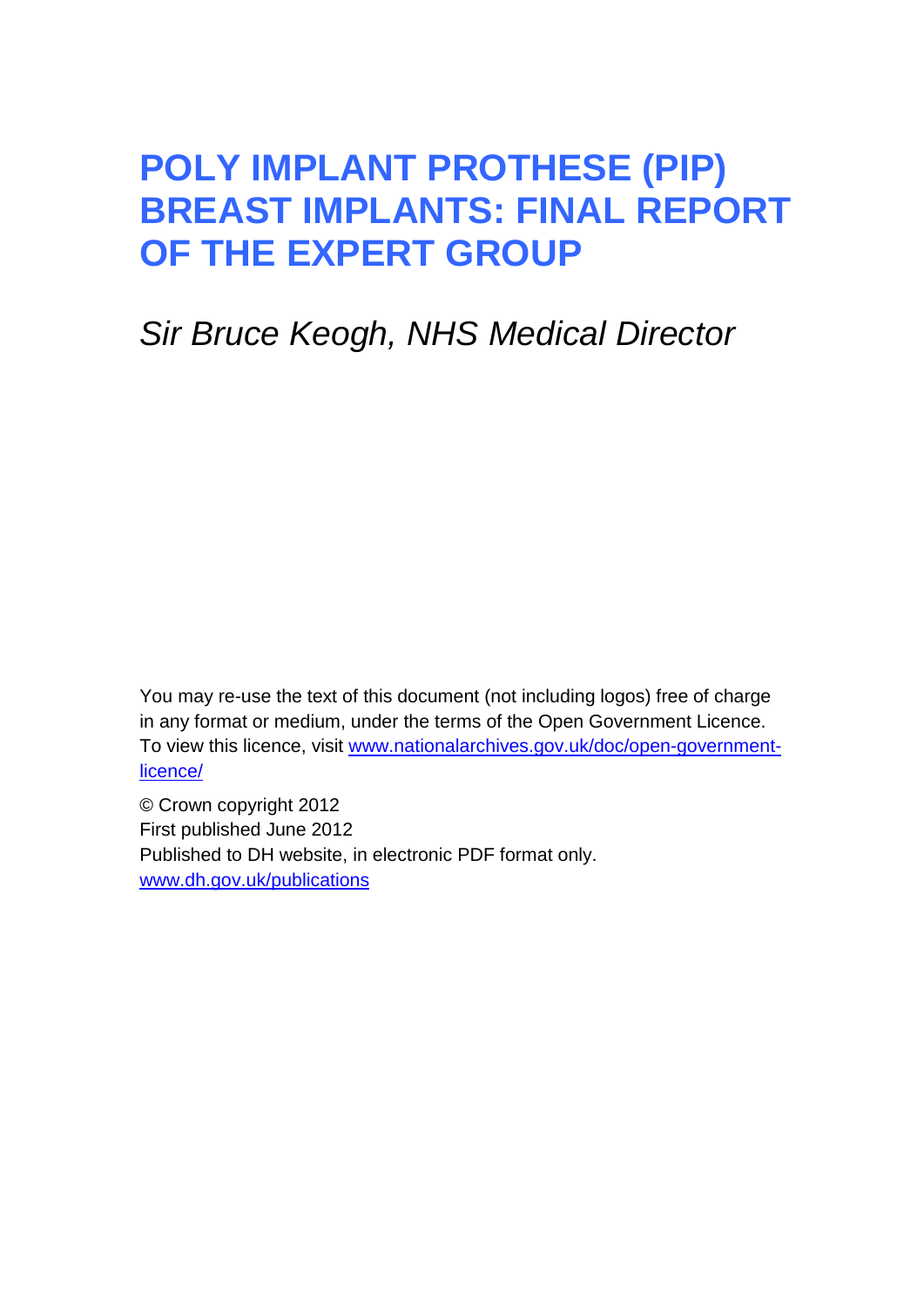# **Contents**

|                                               | Page            |
|-----------------------------------------------|-----------------|
| Summary and recommendations                   | 1               |
| Introduction                                  | 4               |
| Chemical and toxicological analysis:          | 6               |
| Chemical analyses                             | 6               |
| <b>Toxicological testing</b>                  | 7               |
| Data on ruptures and other clinical problems: | 8               |
| Retrospective data collection                 | 8               |
| Prospective data collection                   | 9               |
| Other available data                          | 10              |
| <b>Ethical considerations</b>                 | 12 <sup>2</sup> |
| Discussion and conclusions                    | 13              |
| Equalities implications                       | 14              |
| <b>Further work</b>                           | 15              |
| List of abbreviations                         | 16              |
| References                                    | 17              |
| Annex: Membership of the Expert Group         | 19              |
| Appendices (in a separate volume):            |                 |

- I Report of the toxicology subgroup
- II Report of the data subgroup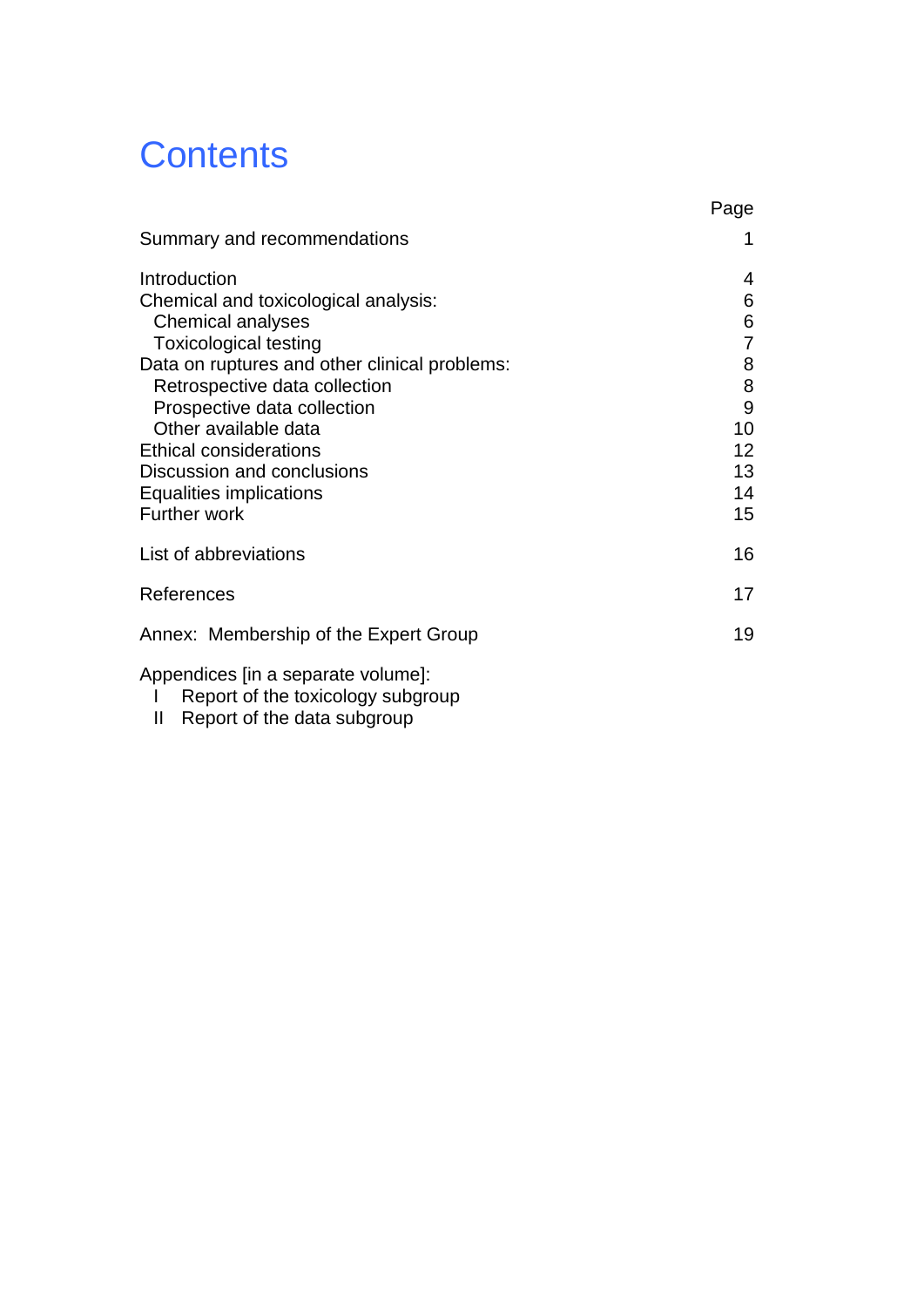## <span id="page-4-0"></span>**SUMMARY AND RECOMMENDATIONS**

We have carefully reviewed the available evidence on breast implants from the company Poly Implant Prothèse (PIP), including the results of additional studies commissioned since our interim report in January. We have concluded that

- rigorous world-wide chemical and toxicological analyses of a wide variety of PIP implants have not shown any evidence of significant risk to human health;
- there is no reason to believe that further testing will change this conclusion, given the results of the chemical analysis and the number of batches that have now been tested world-wide, which have all reached a similar conclusion;
- PIP implants are significantly more likely to rupture or leak silicone than other implants, by a factor of around 2-6, and this difference is detectable within 5 years of implantation;
- in a proportion of cases, failure of the PIP implant results in local reactions but these are readily detected by outward clinical signs – "silent" ruptures (ruptures which come to light only on explantation) are not generally associated with these local reactions.

In sum, PIP implants are clearly substandard although there is no evidence of a significant increased risk of clinical problems in the absence of rupture.

In the light of these conclusions we reiterate and amplify our previous advice that:

- all providers of breast implant surgery should contact any women who have or may have PIP implants– if they have not already done so – and offer them a specialist consultation and any appropriate investigation to determine if the implants are still intact;
- if the original provider is unable or unwilling to do this, a woman should seek referral through her GP to an appropriate specialist;
- if there is any sign of rupture, she should be offered an explantation:
- if the implants still appear to be intact she should be offered the opportunity to discuss with her specialist the best way forward, taking into account the factors listed in paragraph [33](#page-16-1) of this report;
- if in the light of this advice a woman decides with her specialist that, in her individual circumstances, she wishes to have her implants removed her healthcare provider should support her in carrying out this surgery. Where her original provider is unable or unwilling to help, the NHS will remove but not normally replace the implant;
- if a woman decides not to seek early explantation, she should be offered annual follow up in line with the advice issued by the specialty surgical associations in January 2012 (see para [4\)](#page-8-0). Women who make this choice should be encouraged to consult their doctor if they notice any signs of tenderness or pain, or swollen lymph glands in or around their breasts or armpits, which may indicate a rupture. At the first signs of rupture, they should be offered removal of the implants.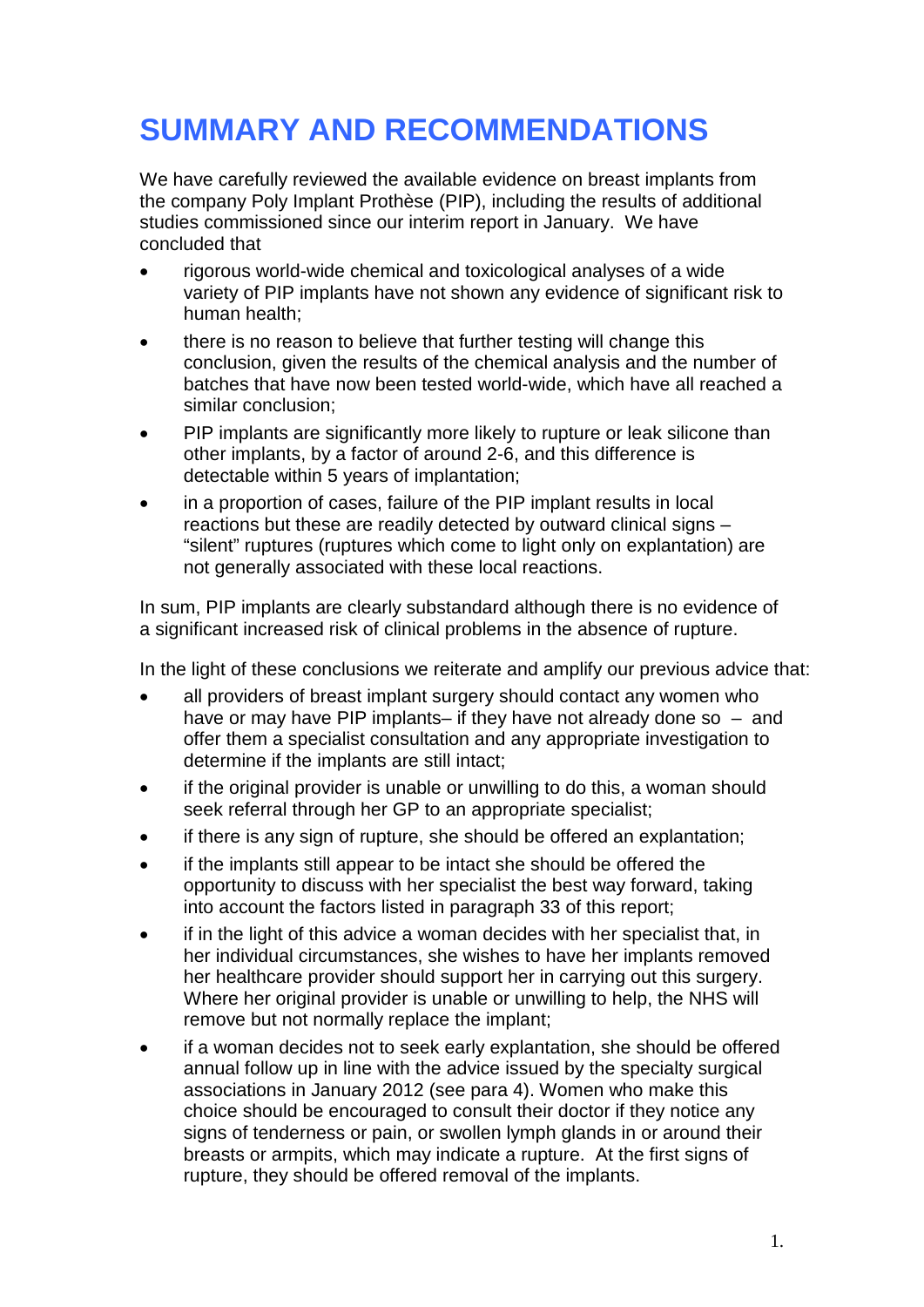#### **What we knew at the time of our interim report (January 2012)**

- PIP implants are not associated with a higher risk of breast cancer or other forms of cancer than other breast implants – indeed, the incidence of breast cancer for women with PIP implants is *lower* than that in the general female population.
- Standard toxicological tests carried out in the UK, France and Australia showed no evidence of cytotoxicity (damage to cells) or genotoxicity (genetic mutations).
- One test carried out by the French authorities suggested that PIP implants could cause skin irritation in rabbits.

#### **What was still inconsistent or uncertain**

- Tests on the mechanical strength of the shells of PIP implants showed inconsistent evidence on whether they met standard international tests.
- Evidence on spontaneously reported rupture rates was inconsistent most countries had reported rupture rates well below the rupture rates estimated from careful follow-up in the "core studies" for the leading brands of silicone breast implants, but the French regulator AFSSAPS had reported a large increase in rupture rates from March 2010 onwards and a further acceleration in 2012.
- Apart from one study, available only in an unpublished manuscript at the time of our January report, there was no available data which made it possible to compare rupture rates between PIP and other brands of silicone breast implants, even approximately, on a like for like basis.

#### **What this report adds**

- Chemical analyses of further batches of the silicone used in PIP implants and other silicone breast implants shows that there are higher levels of siloxanes in the former, and that these vary between batches. The presence of these siloxanes is not considered to constitute a significant risk to health, even in the event of a complete rupture of a PIP implant. Apart from this, there is no significant variation between batches, and no significant differences between PIP and other implants.
- In particular, there are no other organic impurities in PIP implants.
- There were no significant inorganic impurities in any batch. The levels of platinum in the silicone of PIP implants are lower than in medical grade silicone. A very low level of caesium was found (not considered to be of significance to health).
- Further toxicological testing in Australia confirms that the silicone gel in PIP implants does not cause cytotoxicity.
- Tests commissioned by the Australian authorities, and carried out to international standards in laboratories in France and Australia, found no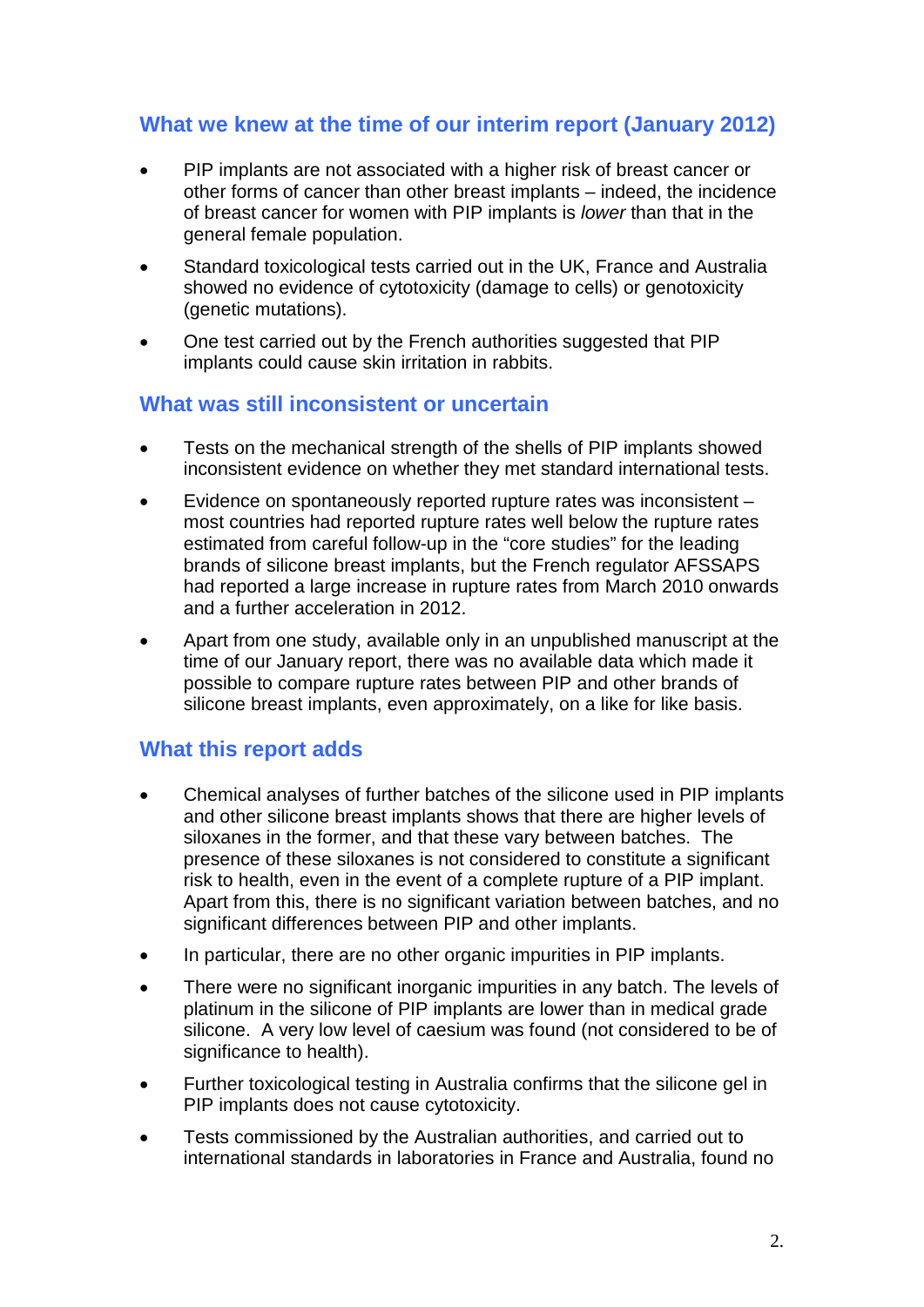evidence of a potential to cause skin irritation (contradicting the earlier findings from the French regulator).

- Analysis of retrospective data on explantation of PIP and other breast implants during the period 2001-2011 provides evidence that PIP implants have a higher rupture rate, and that patients with PIP implants are at greater risk of associated clinical signs at explantation (local reaction and lymph node enlargement).
- Adjusting for likely sources of bias the rate of implant failure for PIP implants is estimated at around 6-12% at 5 years, and 15-30% at 10 years. This can be broadly compared with the reported rupture rates of 10% at 10 years for Allergan implants and 14% at 8 years for Mentor implants. All these estimates are subject to considerable uncertainty, in part because of poor follow-up.
- Analysis of prospective data on explantations carried out since January 2012, many of them for purely prophylactic reasons, suggests that where there were already signs of a problem before explantation, local reactions were more likely to be found at explantation. Thus external signs of problems should be taken seriously. Conversely, "silent" ruptures (ruptures which come to light only on explantation) are not generally associated with these local reactions.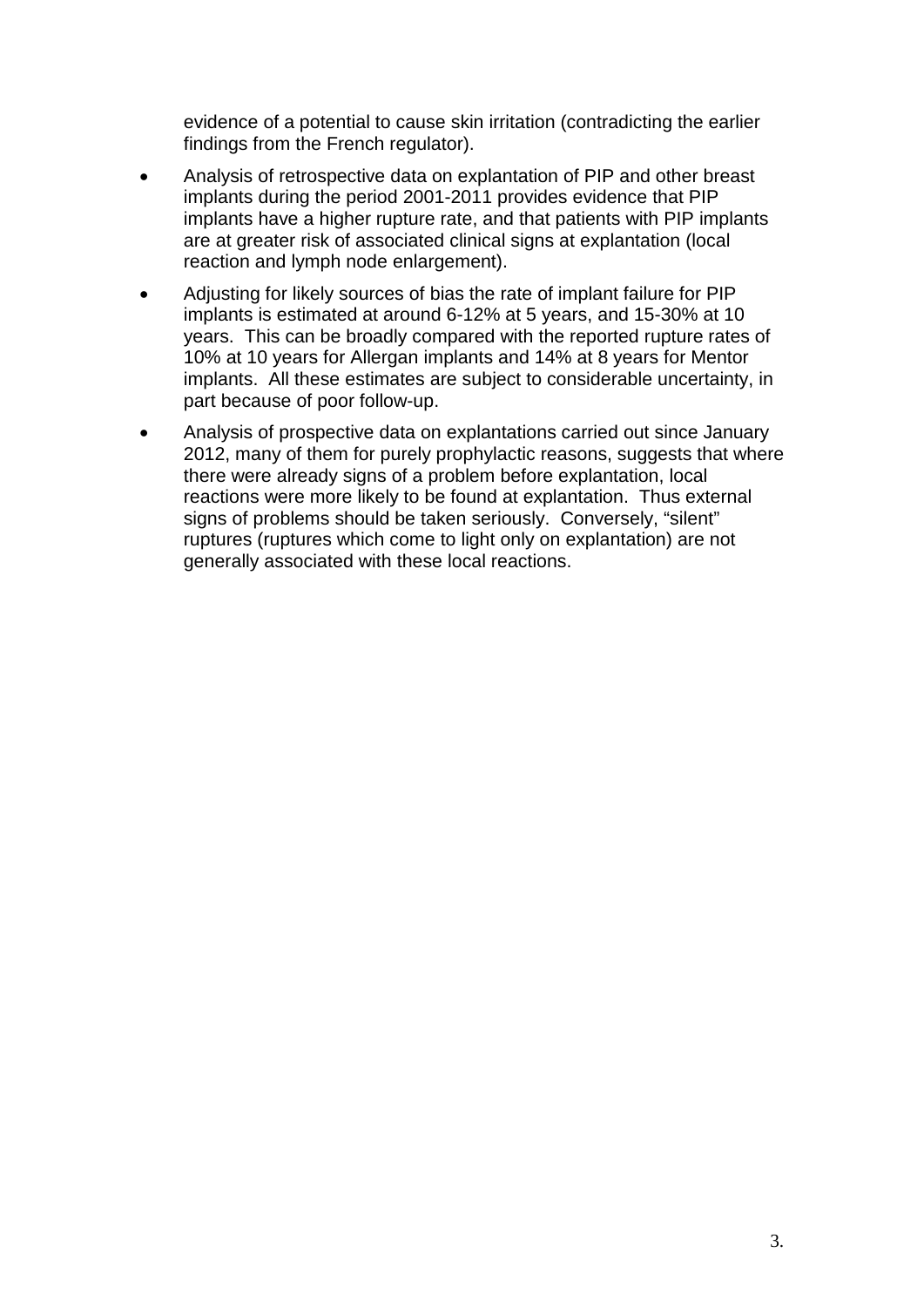## **POLY IMPLANT PROTHESE (PIP) BREAST IMPLANTS: FINAL REPORT OF THE EXPERT GROUP**

#### <span id="page-7-0"></span>**Introduction**

This is the final report of the expert group set up under my chairmanship to review evidence of the potential risks to health of the silicone gel breast implants made by the French company Poly Implant Prothèse (PIP), and to advise the Department of He[a](#page-0-0)lth in England<sup>a</sup> on policy in relation to women who received these implants. The members of the group are listed at the Annex.

2. In our interim report<sup>[1](#page-20-1)</sup>, published in January 2012, we reviewed the data then available on the toxicity of the non-medical grade silicone illegally used by PIP and on the rates of rupture of the implants. We

- i endorsed the advice from the French cancer institute<sup>2</sup> that PIP implants were not associated with a higher risk of cancer than other breast implants<sup>[b](#page-7-1)</sup>
- ii noted that there was no evidence from the toxicological studies to date that the gel filler used in PIP implants was intrinsically harmful
- iii considered that the available statistical evidence was insufficient to form a view on the rate of rupture of PIP implants compared to other implants
- iv noted that there were risks associated with the policy of routine, preventative explantation adopted in some European countries
- v concluded on the basis of these considerations that there was no clear evidence at that time that patients with a PIP implant were at greater risk of harm than those with other implants
- vi endorsed the advice issued by the Medicines and Healthcare Products Regulatory Agency (MHRA) in December 2011, that there was no specific safety concern which required a recommendation of routine removal of PIP implants
- vii recognised however the anxiety of many women who received PIP implants in good faith on the assumption that they were manufactured in accordance with EC standards
- viii endorsed therefore the decision of DH ministers that women who had received PIP implants as part of NHS treatment should be contacted, given relevant information and advice, and offered a consultation on the best way forward in their individual circumstances. This could include removal and replacement of the implant if, informed by an assessment of clinical need, risk or the impact of unresolved concerns, a woman with her doctor decided that it was right to do so

<sup>&</sup>lt;sup>a</sup> The devolved administrations (Scotland, Wales and Northern Ireland) have separate responsibility for

<span id="page-7-2"></span><span id="page-7-1"></span>healthcare policy in their territories but sent observers to the expert group.<br><sup>b</sup> The incidence of breast cancer in this (generally healthy) population is less than for women generally. All breast implants are associated with a slight excess risk of one rare form of cancer (anaplastic large cell lymphoma) but there is no evidence of an additional risk for PIP implants compared with other breast implants.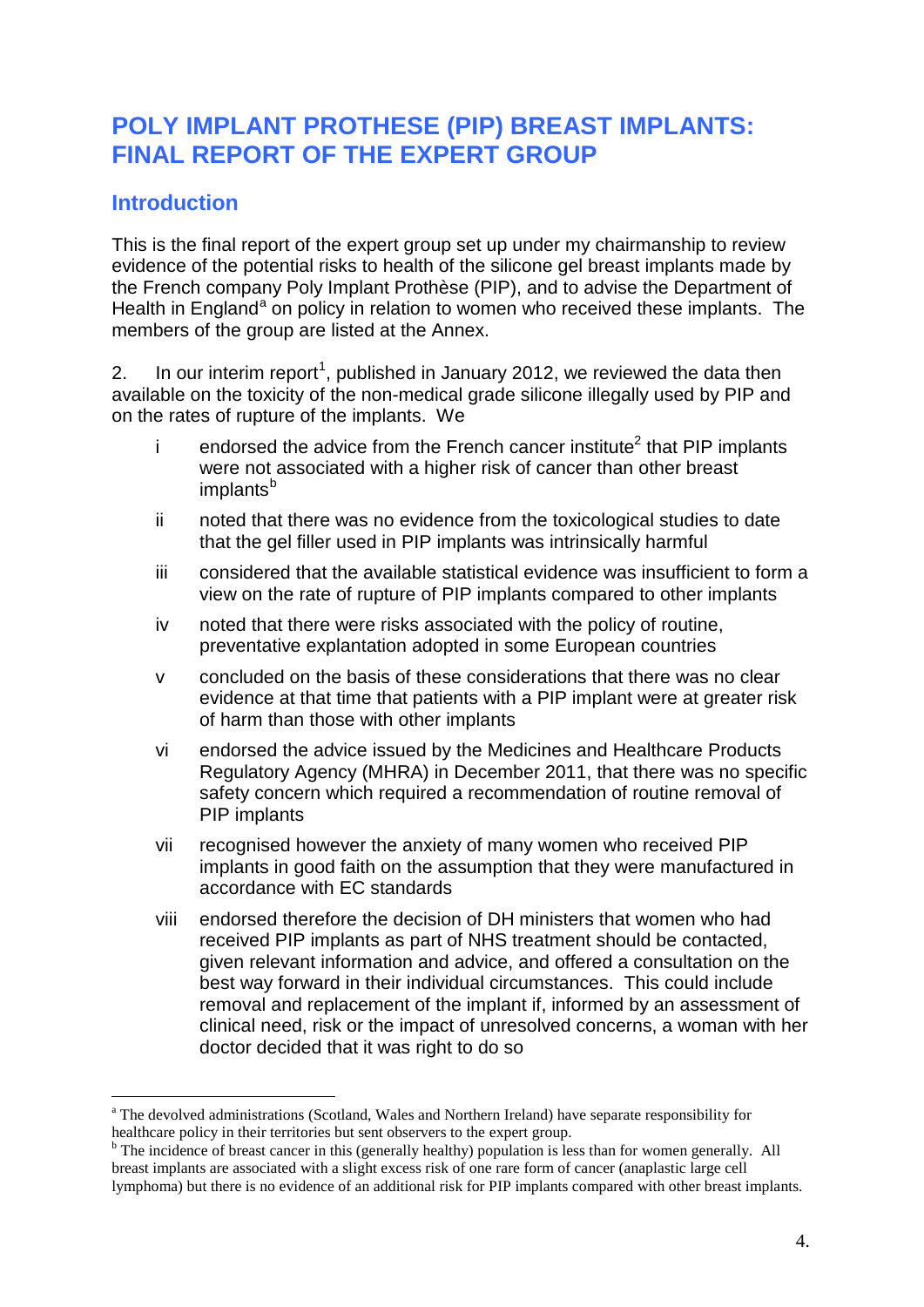- ix called on private providers to offer similar care to their patients
- x endorsed the decision of ministers that, where a private provider was no longer in business or was unwilling or unable to meet their moral and legal obligations towards their patients, the NHS should offer a consultation, a scan where appropriate, and removal (but not normally replacement) of the implants where a woman and her doctor decided this was the right thing to do.
- 3. Underlying all our considerations were three key principles:
	- i the final decision should be based on a personal discussion between each woman and her doctor based on her individual circumstances;
	- ii decisions should be informed by the emerging scientific and clinical evidence;
	- iii all those advising women should show compassion for their particular circumstances and should recognise that anxiety is in itself a real risk to health.

<span id="page-8-0"></span>4. Consequently, the NHS Chief Executive Sir David Nicholson wrote to all NHS organisations<sup>3</sup>, and the Chief Medical Officer Dame Sally Davies to GPs and specialists<sup>4</sup>, summarising the available evidence and setting out the model of care which the NHS was expected to offer. This guidance was subsequently reinforced and clarified in two further letters from the  $CMO<sup>5</sup>$ . In addition, the Royal College of Surgeons and its affiliated specialty associations – the Association of Breast Surgery (ABS), the British Association of Plastic, Reconstructive and Aesthetic Surgeons (BAPRAS), the British Association of Aesthetic Plastic Surgeons (BAAPS) and the Federation of Surgical Specialist Associations – issued more detailed clinical guidance for GPs and specialists, including advising annual follow-up for women who decided not to have their implants removed $6$ .

5. Following our interim report, the European Union's Scientific Committee on Emerging and Newly Identified Health Risks (SCENIHR) also reviewed the available data and published a report<sup>7</sup>. Their conclusions were similar to ours:

"The limited clinical data, along with the absence of epidemiologic data on PIP silicone breast implants provide insufficient evidence to warrant a conclusion that women with PIP silicone breast implants have a greater risk to their health than women with breast implants from other manufacturers. In regard to breast implants in general there is a reasonable number of large, good-quality studies showing no increase in any cancer type or connective tissue disease among women with standard silicone breast implants (including women with ruptured implants). However, in the case of PIP implants, when the limited available clinical information is taken together with the findings from tests of the physical and chemical properties of the shell and silicone, and of the *in vivo* irritancy test, some concerns are raised about the safety of PIP breast implants as the possibility for health effects cannot be ruled out."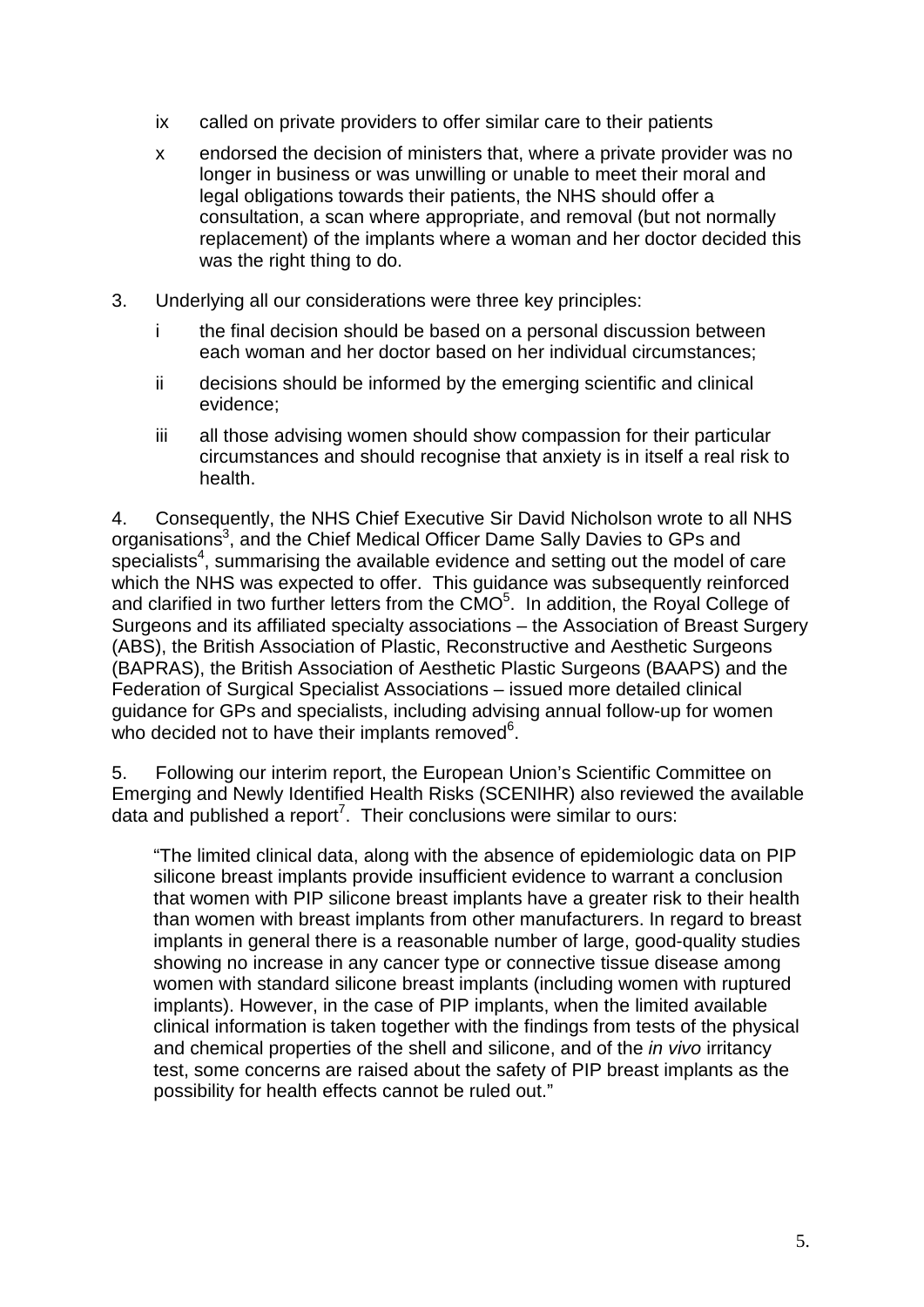6. Both the SCENIHR report and our interim report emphasised the limitations of the available data. Particular issues were

- i the suspicion that there could be significant variation in the chemical composition of different batches of the silicone gel used among PIP implants $8$ , implying that it would be necessary to test for possible toxicity in a large number of samples of PIP implants to be reasonably confident about the possible risks to health;
- ii the lack of robust data on comparative rates of ruptures and other adverse events, which made it difficult to achieve a fair comparison between PIP and other implants.

We therefore decided to commission further work to address both these issues. The results of this additional work are summarised in the following sections, and in more detail at Appendices I and II.

### <span id="page-9-0"></span>**Chemical and toxicological analysis**

#### <span id="page-9-1"></span>*Chemical analysis*

<span id="page-9-2"></span>7. Samples of silicone gel from five batches of PIP breast implants, manufactured between about 2005 and 2010, were compared with gel samples from six batches of medical grade breast implants from other manufacturers. The samples were analysed by the research laboratory LGC for both organic and inorganic impurities, using a variety of standard analytical methods. When this new information is combined with analyses carried out by the French regulator Agence Française de Sécurité Sanitaire des Produits de Santé (AFSSAPS, now the Agence Nationale de Sécurité du Medicament, ANSM) and the Australian regulator Therapeutic Goods Administration (TGA), the following conclusions can be drawn (see Appendix I for further detail):

- i in general, there is little variation in chemical composition from batch to batch and little difference between PIP and medical grade silicone. In particular, no inorganic or organic impurities were detected other than those listed below;
- ii the PIP batches showed higher levels of low molecular weight cyclic silicones (the siloxanes including octamethylcyclotetrasiloxane (D4), decamethylcyclopentasiloxane (D5), and dodecamethylcyclohexasiloxane (D6)) as compared with medical grade silicone, with some variation between batches. Work to measure the concentration of the siloxanes is still in progress and will be published as soon as the data are available, but some idea of the possible range of levels is shown in the results from TGA quoted in Appendix I;
- iii levels of platinum (used as a catalyst in the polymerisation process) were lower for the PIP implants compared with the medical grade silicone
- iv a very low level of caesium (0.3 parts per million) was found in the PIP implants, but not in medical grade silicone. This is not considered to be of biological relevance.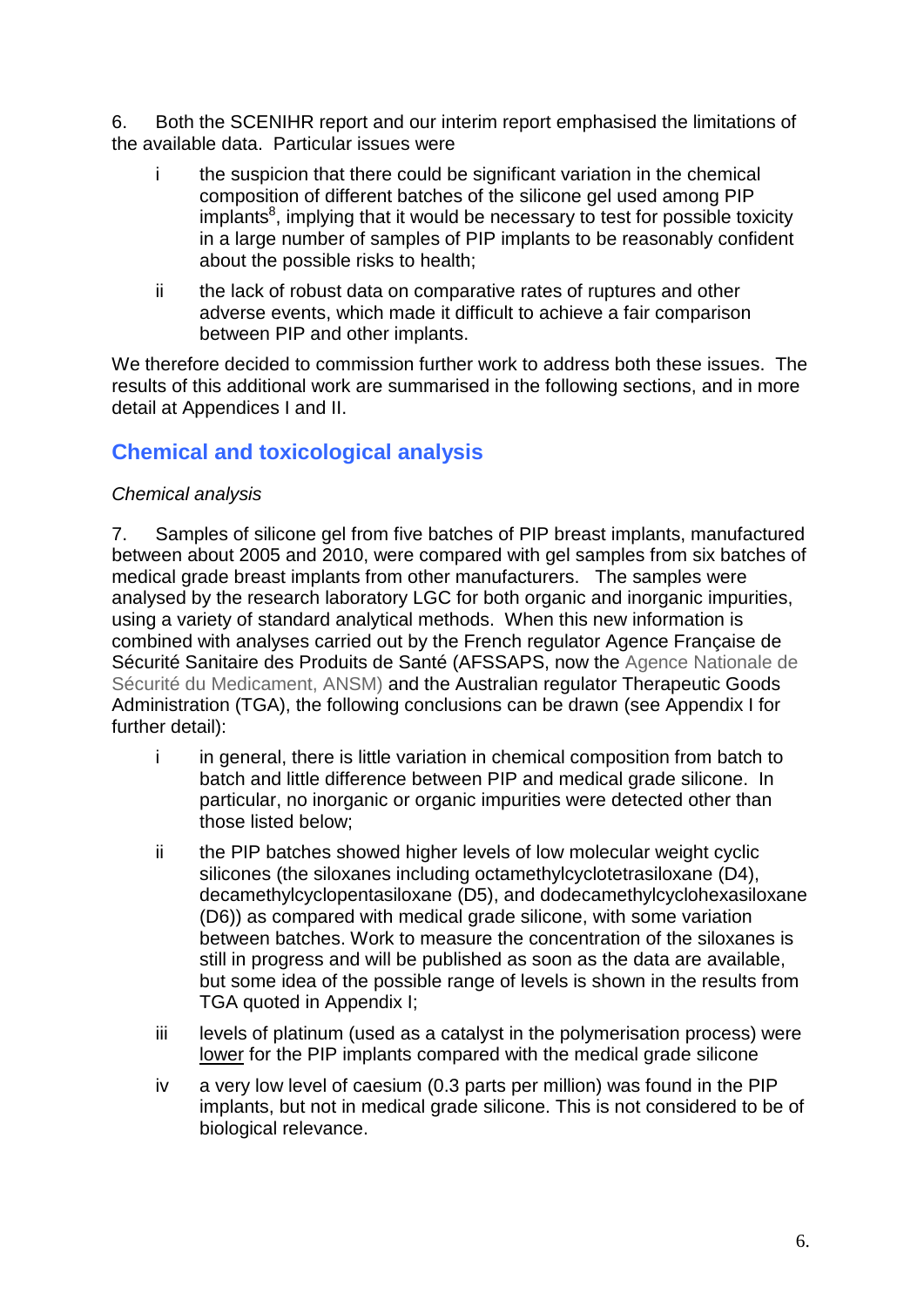8. Siloxanes are used in a variety of applications and we are all exposed to low levels through consumer products, such as hair and skin care products, antiperspirants and deodorants. The possible implications for human health have been studied in a 2004 review by the Scientific Committee on Consumer Products  $(SCCP)^9$  and, in the specific context of PIP breast implants, in recent work by the TGA's expert panel<sup>10</sup>. The conclusion drawn is that even in the event of a complete rupture of a PIP implant there would be no significant risk to human health.

<span id="page-10-1"></span>9. It has been frequently suggested $11$  that testing of intact PIP implants should be supplemented by tests on prostheses that have been explanted, for instance after rupture. The TGA have analysed the "milky fluid" described by some surgeons on explantation of PIP implants<sup>12</sup> and concluded that it consisted essentially of a suspension of silicones in water, rather than the product of some inflammatory reaction.

10. Silicone polymers of high molecular weight are considered highly unlikely to cross the barrier into breast milk and current advice from the MHR $A^{13}$  is that women with PIP breast implants should continue to breast feed their infants. In theory it is possible that the lower molecular weight siloxanes could migrate into breast milk; the MHRA have therefore arranged for chemical analysis of a sample of breast milk from a patient with ruptured PIP implants and we will publish the results as soon as they are available. In the meanwhile, in the light of the advice in the SCCP review, we consider that there is no reason to depart from the current MHRA advice.

#### <span id="page-10-0"></span>*Toxicity testing*

11. Information about the potential toxicity of the silicone gel used in PIP implants is available from a variety of tests reported by the MHRA in  $2010^{14}$ , by the French regulator (AFSSAPS) in 201115, and by the Australian regulator (TGA) in 2010 and  $2012^{16}$ . The conclusions drawn from these investigations are:

- i all tests to date for cytotoxicity (damage to cells) and genotoxicity (genetic mutations) have been negative;
- ii the most recent tests for skin irritation, carried out to recognised international protocols, were negative. An earlier test reported in the 2011 paper from AFSSAPS showed positive results for skin irritation in rabbits. TGA have more recently attempted to replicate this finding, commissioning tests at a laboratory in France (the laboratory that did the original work for AFSSAPS) and a laboratory in Australia. The results were negative for all the batches tested.

The interpretation of these findings is that, judged by the most relevant internationally accepted standards, the gel filler material used in PIP implants is not irritant and does not pose a threat to human health.

12. To give additional assurance, and guided by the results of the chemical analyses, the MHRA have commissioned a further series of toxicity tests on additional samples of PIP silicone gel, using standard methods to assess the potential of the gel to cause cytotoxicity, genotoxicity, or skin irritation. The results of these tests will be published as soon as they are available.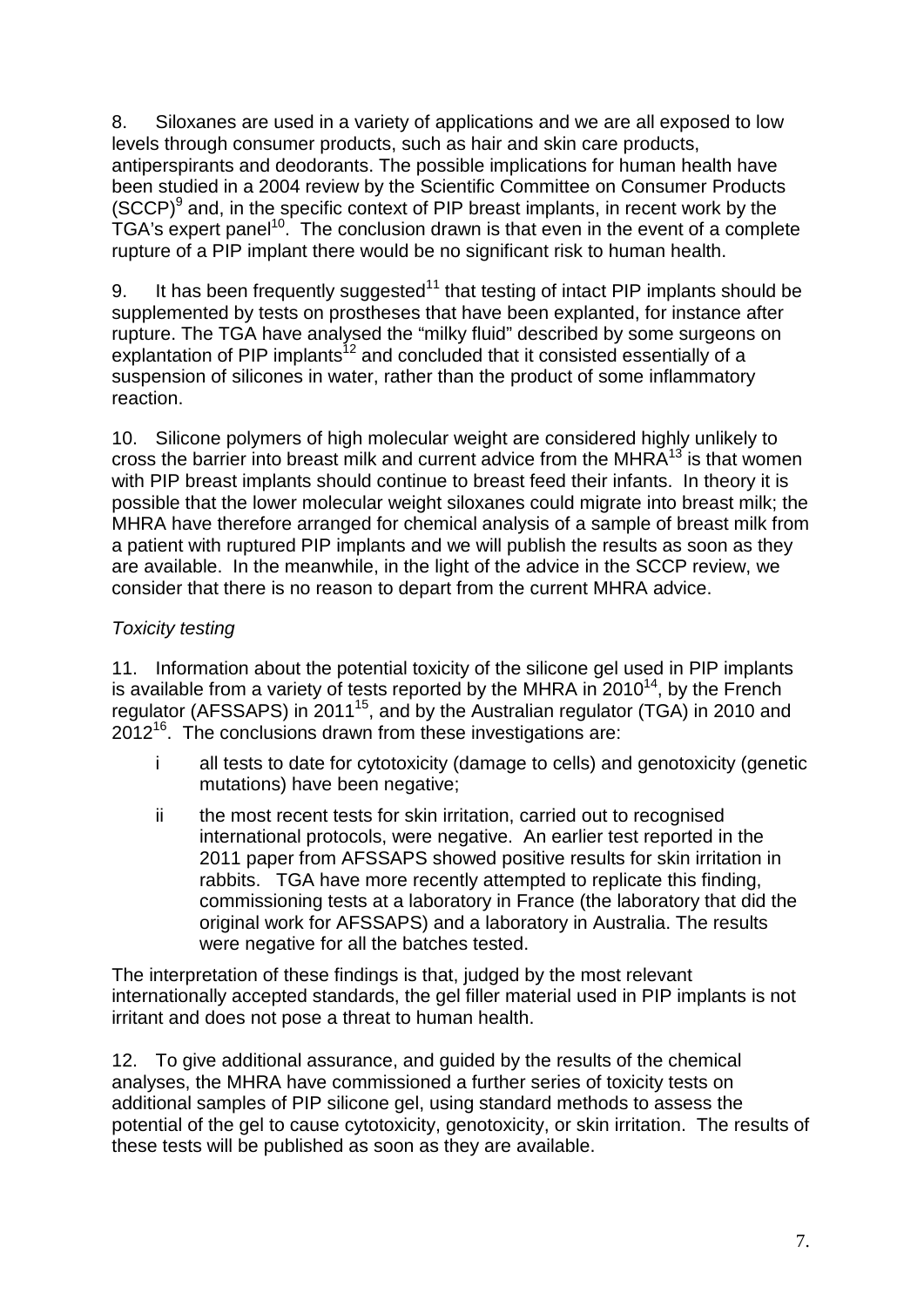13. In the light of the findings from the chemical analysis, that there is little variation in chemical composition between batches of PIP implants made over a period of 5 years, it seems increasingly unlikely that testing of further samples will reveal any cause for concern. However, work is continuing both in the UK and internationally to provide as complete a picture as possible of the chemical and toxicological profile of PIP silicone.

#### <span id="page-11-0"></span>**Data on ruptures and other clinical problems**

#### <span id="page-11-1"></span>*Retrospective data collection*

14. In February 2012, at the request of the expert group, MHRA contacted all the major providers of breast implants, both in the NHS and in the private sector, and asked them to complete a questionnaire seeking information for both PIP and other brands on

- i the total number of women who received implants each year over the period 2001-2011
- ii the reasons for explantation<sup>[c](#page-7-2)</sup>, and the clinical findings at explantation, of all explantations carried out over the same period.

In response to this request we received information on some 240,000 implants given to 130,000 women and detailed findings from 5,600 explant operations. Although this does not represent a complete return we are confident that the data collected is sufficiently representative to give a robust picture of the relative performance of PIP compared to other implants. However, the observed rates of adverse events will inevitably be underestimates of the true underlying absolute risks, partly because some patients may have been explanted at centres other than those that returned data, but mainly because many cosmetic surgery providers were unable to maintain complete follow-up of their patients and so many symptoms will have gone undetected.

<span id="page-11-3"></span>15. In addition, evidence from the long-term studies of other brands of implants required by the US Food and Drug Administration  $(FDA)^{17}$  suggest that many ruptures have no clinical consequences ("silent ruptures") and can be detected only by scanning. For primary augmentation, rupture rates of 10% (95% confidence interval 7-14%) at 10 years have been reported for the Allergan implants and of 14% (7-24%) at 8 years for the Mentor implants, using a subgroup being followed up by MRI. In contrast, the same Mentor study gave rupture rates of only 1.1% at 6 years based on spontaneous reporting<sup>18</sup>. This illustrates the difficulty in ensuring that rupture rates for different implants are compared on a truly comparable basis.

16. Despite these limitations, the data we have collected constitute a very rich data source which lends itself to a large number of possible analyses (see again Appendix II for further details). For simplicity, we have concentrated on two main composite outcomes:

<span id="page-11-2"></span>c Possible reasons for explantation could include suspected rupture, signs of local reaction without apparent rupture, problems with the contralateral implant, aesthetic appearance, or other reasons.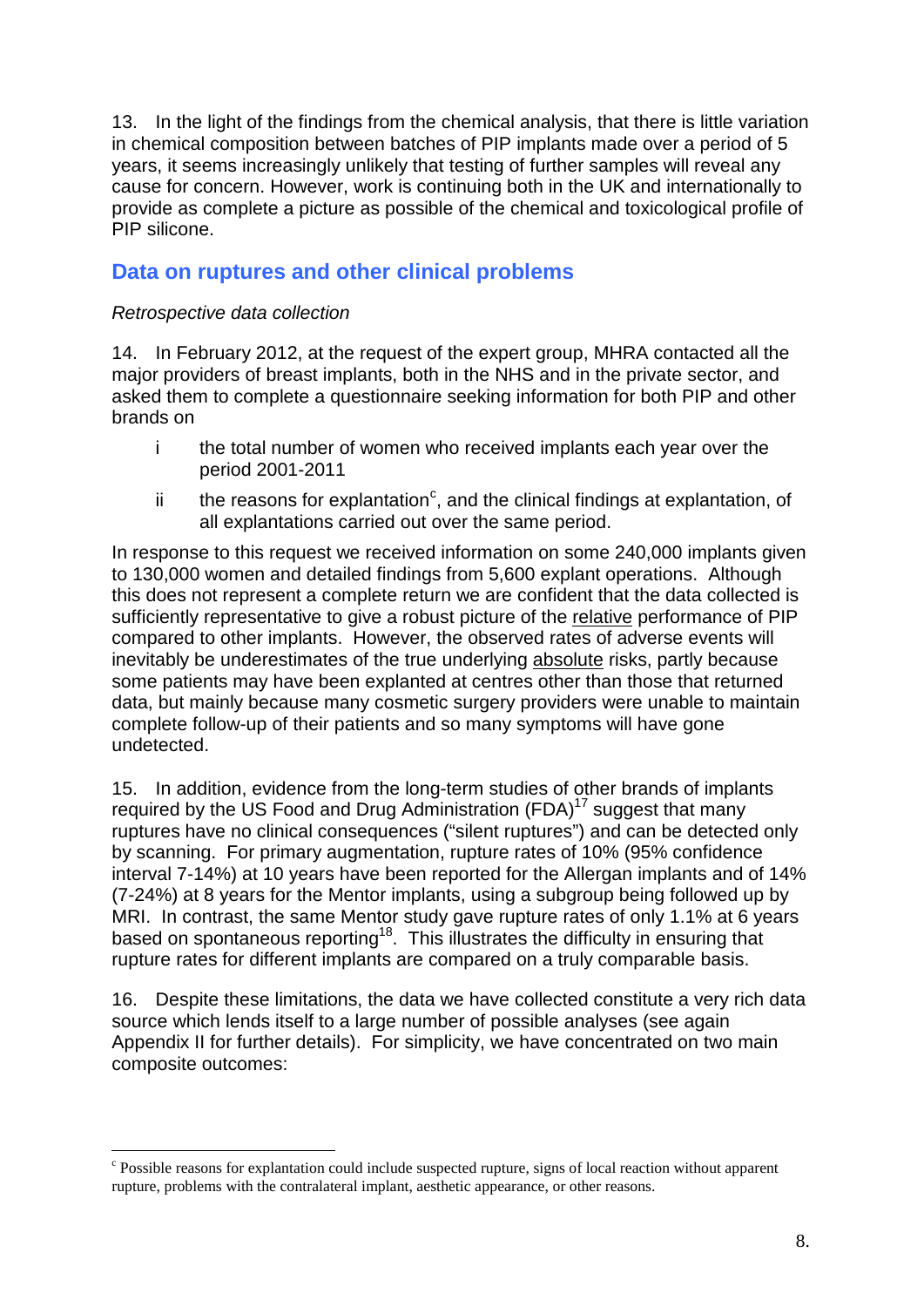- i "implant failure", defined as any one of rupture (confirmed at explantation), significant silicone leakage from either implant (confirmed at explantation), or clinical evidence of local reaction to silicone leakage (seen before explantation);
- ii "local clinical signs", defined as any one of local tissue reaction or lymph node involvement (whether seen before explantation or at explantation).
- 17. The main findings from this analysis are:
	- i PIP implants are more likely to fail than other implants, by a factor of around 2-6, and the divergence between PIP and other implants is already apparent after 5 years;
	- ii the failure rate for PIP implants is estimated on the basis of these reported adverse events at 1.2% at 5 years, rising to 3.1% at 10 years. This compares with a failure rate for other brands of silicone gel implant of 0.2 - 0.4% at 5 years and 0.5 - 1.1% at 10 years. However the true underlying failure rate, including "silent" ruptures, will be greater than this for the reasons set out above;
	- iii PIP implants are more likely than other implants, by a factor of around 3-5, to result in local clinical signs. The rate of explants with local clinical signs is 0.8% at 5 years rising to 2.1% at 10 years . In absolute terms, these complication rates appear quite low although again the true un[d](#page-11-2)erlying rates may be rather higher<sup>d</sup>;
	- iv PIP implants are not associated with higher risks of other clinical problems such as capsular contraction, haematoma or cancer.

These results are all statistically significant according to standard tests. The quoted ranges are wider than the classic statistical confidence intervals, with an additional judgemental contribution due to data limitations. Detailed tables are at Appendix II.

18. We carried out a large number of additional analyses to test the robustness of these findings. Details are in Appendix II, but some key points are:

- i the excess problems for PIP implants may be partially the result of reporting bias (the greater tendency for women to seek explantation or for clinicians to report problems) after the discovery of the fraud in March 2010, but this accounts only for some of the excess – excluding data from 2010 onwards still results in a clear and statistically significant excess risk on all measures for PIP implants;
- ii relatively few PIP implants were used for NHS breast reconstructions, but an excess risk was still observed in this group;
- iii the largest use of PIP implants was in non-NHS augmentation: restricting analysis to this group, and explantations before 2010, reveals low absolute failure rates but a significant 5-fold excess in PIP implants.

<span id="page-12-0"></span><sup>-&</sup>lt;br>d  $d$  The discrepancy between observed and true rates for clinical signs is likely to be smaller than that for implant failure since, by their nature, clinically observable signs are more likely to result in a decision to explant.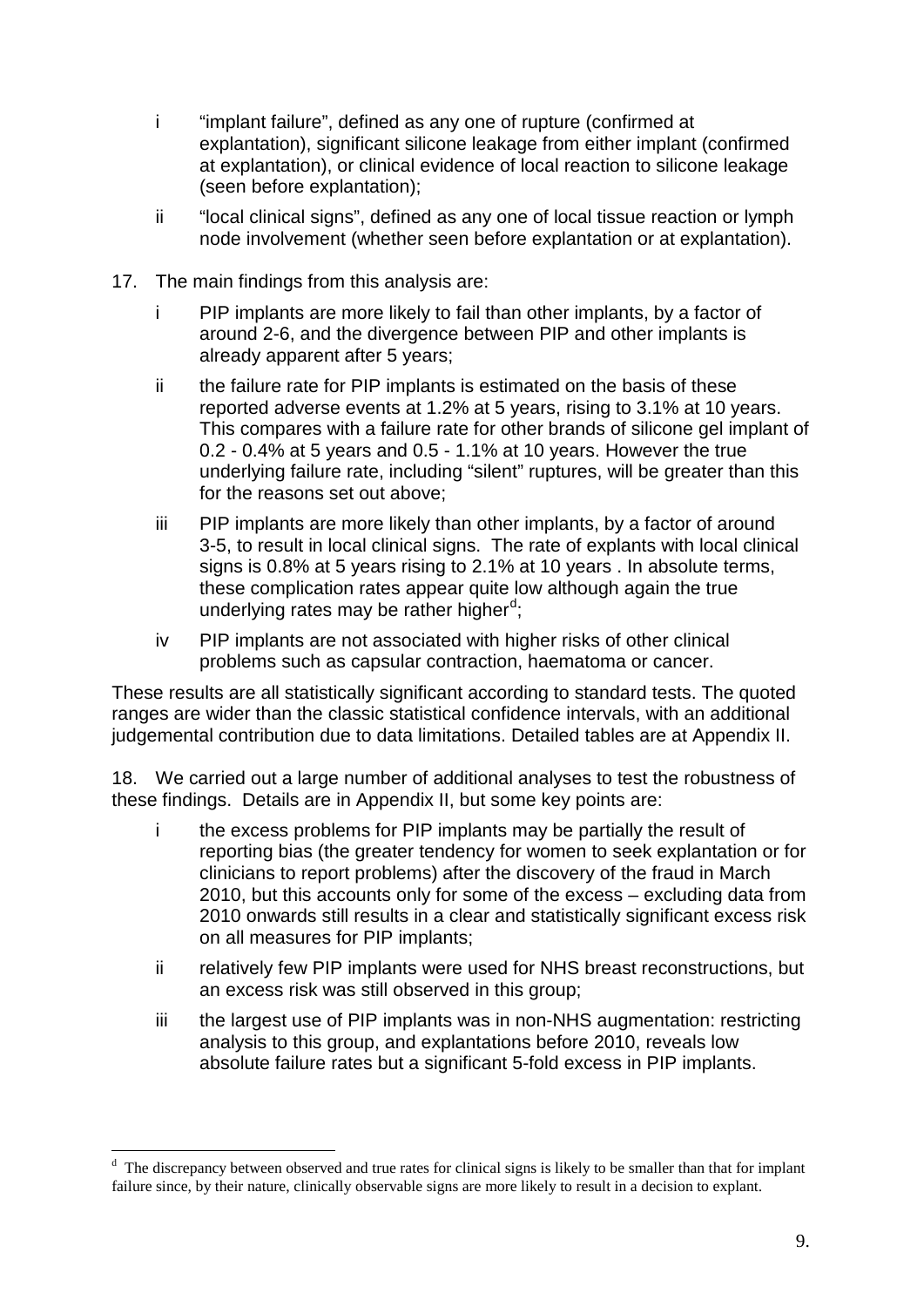#### *Prospective data collection*

19. Since January 2012, surgeons have carried out a substantial number of explantations of PIP implants. Through the three surgical associations referred to in para [4](#page-8-0) (ABS, BAPRAS and BAAPS) we asked surgeons carrying out these operations to complete a questionnaire listing the reasons for explantation and the clinical findings. To date, 761 questionnaires have been returned. The results (see Appendix II) complement and in some cases confirm those from the retrospective analysis; in particular

- i about two thirds of the explantations have been carried out for purely prophylactic reasons (described in the questionnaire as "for anxiety only") rather than because of cosmetic reasons or clinically apparent signs;
- ii in the group of patients who underwent implant removal for prophylactic reasons, evidence of implant failure (rupture or severe gel bleed) was apparent in 23% of explantations, and clinical signs associated with this implant failure in 2.2%. This compares to a rate of implant failure of 64%, and a rate of finding of clinical signs of 35%, for explantations carried out for other reasons;
- iii not surprisingly, in most cases where clinical problems were detected at explantation, these were already apparent to the patient or clinician before the operation – few women who had explantation for prophylactic reasons had these more significant problems.

In sum, although clinically undetected ruptures of PIP implants are quite common, such "silent" ruptures were infrequently associated with severe clinical problems.

#### <span id="page-13-0"></span>*Other available data*

<span id="page-13-1"></span>20. Berry and Stanek<sup>19</sup> recently reported the results of a follow-up study of 457 patients who received PIP implants between 2000 and 2005. All patients were invited for a follow-up and those who responded were assessed by ultrasound and, if appropriate, by surgical explantation. We have re-analysed these results by kind permission of the authors. 37% of patients could not be contacted and a further 9% declined the invitation to follow-up. Of the remainder, a rupture was found in one or more implants in 35% of cases. We estimate that the rupture rate at 10 years after implantation could lie between 18% (if we assume that those not followed up were all free from rupture) and, more plausibly, 31% (assuming that these unobserved patients were similar to those with follow up).

21. Data from the French regulator ANSM (formerly AFSSAPS) show a very sharp increase in the number of ruptures reported after March 2010, and a further upturn after December 2011. By the end of April 2012 ANSM had received reports of 2,702 ruptures in 2,252 women – 7.5% of the estimated 30,000 French women with PIP implants – with a median time to rupture of 5½ years. ANSM also report that 5,257 preventative explantations have been carried out in France, of which 80% showed intact implants with no clinical symptoms.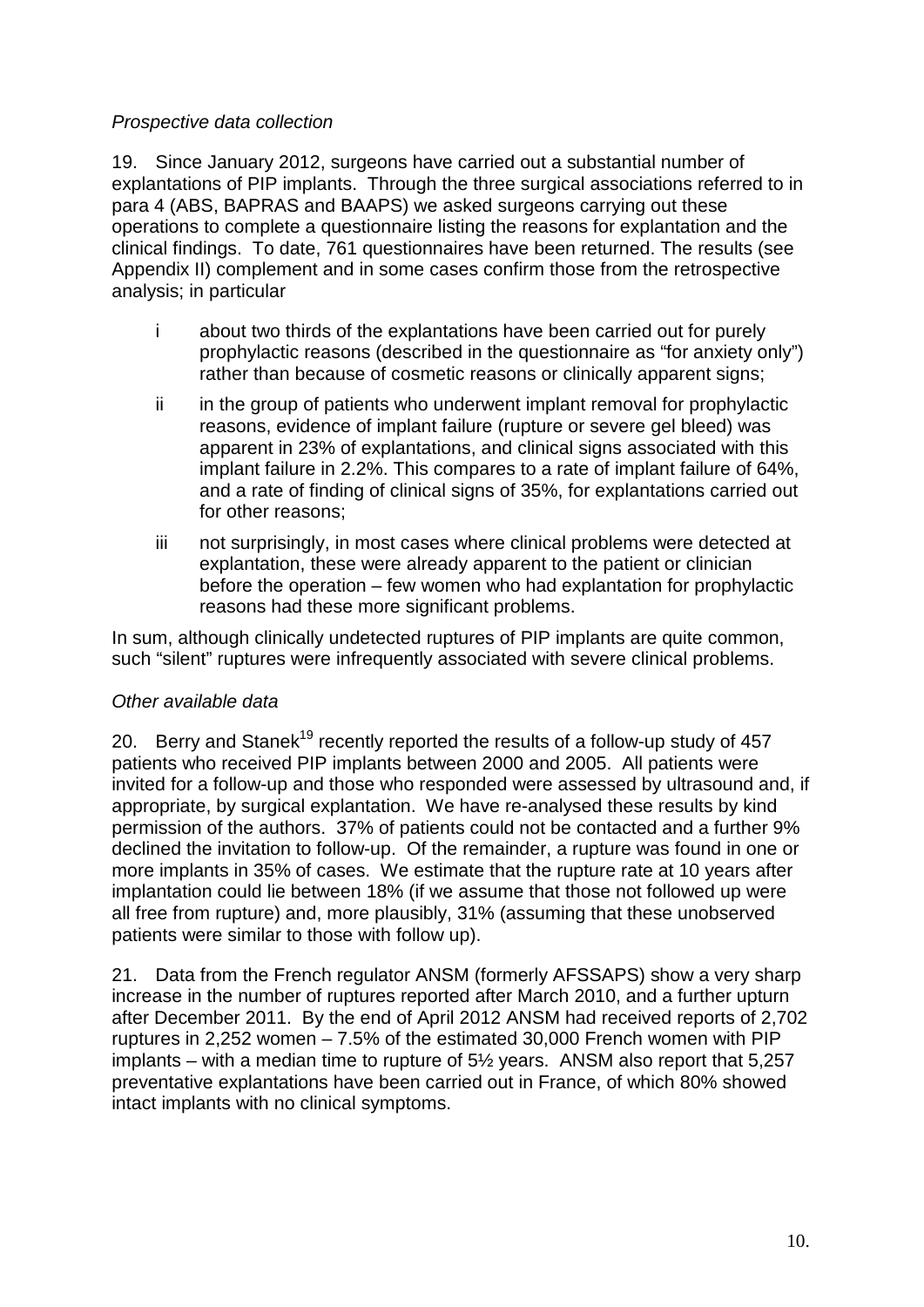22. One of the major UK providers of cosmetic treatments have kindly shared with the group their own analyses of rupture rates for PIP implants, by quarter of implantation. These show a very rapid increase in the number of reported ruptures after December 2011, in common with the AFSSAPS data. The data also show that for some individual implantation cohorts the rupture rate is already 10% or more, in some cases after less than 5 years.

23. The MHRA's own monitoring of adverse events shows that, between 2007 and 2009, 201 ruptures of PIP implants had been reported, representing a rupture rate of about 0.6% based on an estimated 35,000 women with PIP implants; over the same period 70 ruptures were reported from other brands who had a larger share of the market. Since then the rate of adverse incident reports has increased rapidly and the cumulative total now stands at 679 from spontaneous adverse incident reports, and a further 241 from the prospective data collection, giving an overall rupture rate of 2.2%. Comparison with the retrospective data collected from implanting centres suggests that only about 1 in 6 ruptures have been reported through the adverse incident system.

#### *Conclusions*

24. The wide range of results from different sources shows the difficulty of making firm estimates, due to the paucity of directly comparable data, poor follow-up, and lack of consistency in definitions of clinical findings.

25. Nevertheless the available data show convincingly that PIP implants are associated with higher rates of rupture and higher rates of clinical problems compared with other implants. Estimating the absolute risks associated with PIP implants is more difficult: drawing the evidence together suggests

- i the failure rate of 1.2% at 5 years and 3.1% at 10 years found in our retrospective study (para 17) is a substantial under-estimate due to incomplete follow-up without imaging, perhaps by a factor of 5-10
- ii the study by Berry and Stanek (para [20\)](#page-13-1) suggests a failure rate of around 30% at 10 years with good follow-up
- iii recent PIP explant activity suggests 5-year rupture rates of at least 7% (para 21) and 10% (para 22)
- iv FDA data suggests a rupture rate of around 10-14% at 8-10 years for non-PIP implants, to which the excess risk of PIP could be applied.

Based on these findings we estimate that the rate of implant failure (rupture or significant silicone bleed) for PIP implants could be 6-12% after 5 years rising to 15- 30% after 10 years, in line with the study by Berry and Stanek referred to at para [20.](#page-13-1)

26. However, a proportion of these ruptures will be of little clinical consequence. From our retrospective analysis we estimated that the risk of significant clinical problems for PIP implants was around 0.8% after 5 years, rising to 2.1% after 10 years (para 17), and although these figures will be underestimates for the reasons already given the degree of underestimation will be less than for the rupture rate. A large proportion of these clinical problems – up to 90%, according to our prospective analysis – will already have been apparent through clinical examination before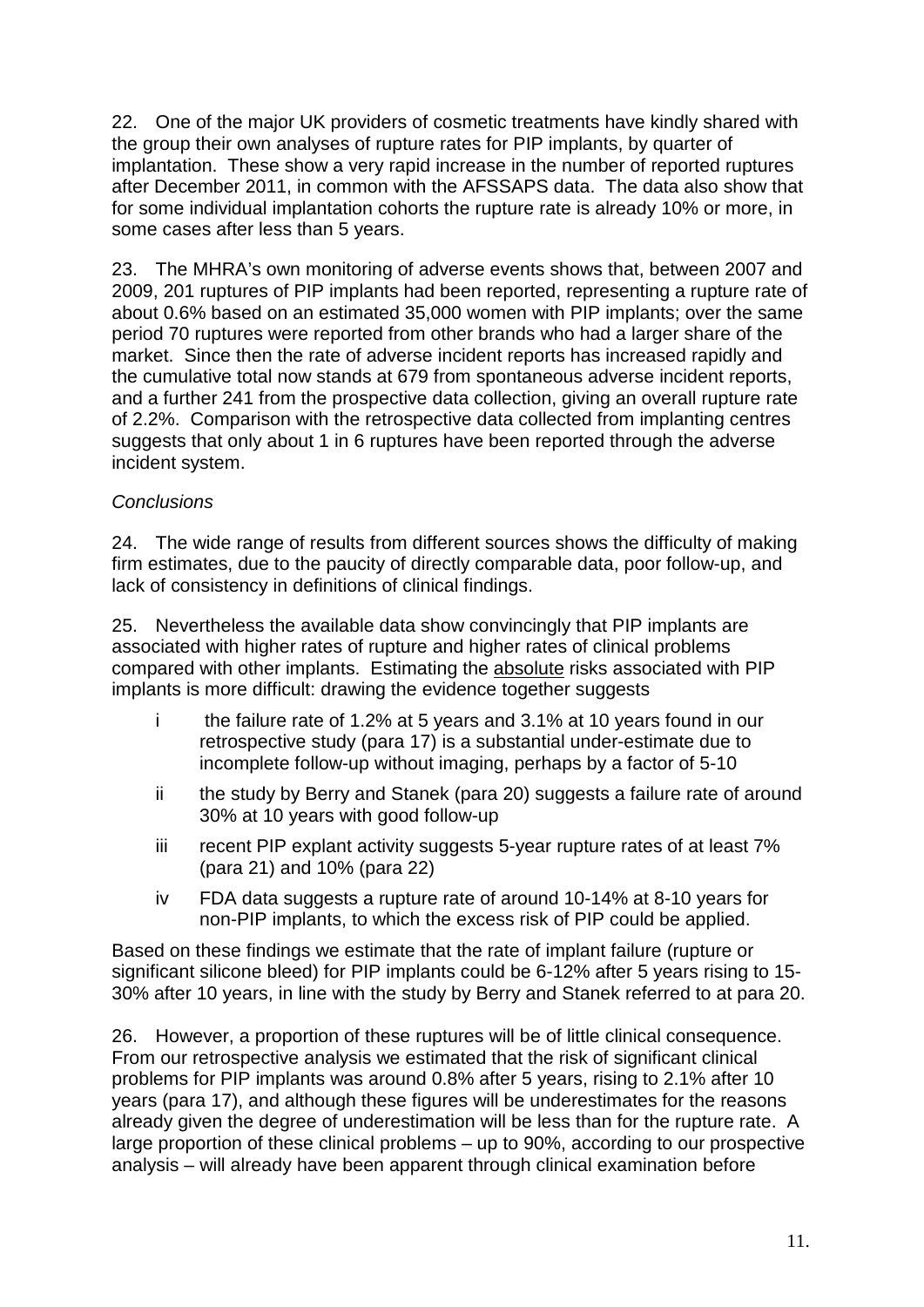explantation. In contrast, where explantations are carried out purely for preventative reasons, the risk of finding clinical problems is low (1-2%).

#### <span id="page-15-0"></span>**Other reported symptoms**

27. There have been widespread reports of systemic symptoms associated with PIP implants – generalised pain, respiratory problems, anxiety, fatigue – and calls for the Department of Health to collect information to assess the frequency with which such symptoms occur. We have considered this carefully but did not feel that such a data collection would be helpful, for three main reasons:

- i the symptoms described are common in the general population. A systematic study would therefore need to establish some kind of control group as well as addressing the various forms of unconscious bias which might influence the results – for instance, the possibility that women with PIP implants might be more likely to report symptoms than a matched sample from the general population;
- <span id="page-15-1"></span>ii similar symptoms have been ascribed to other breast implants in the past, and a number of very careful epidemiological studies have been carried out<sup>20</sup>. These studies have uniformly failed to demonstrate any convincing causal link between implants and symptom prevalence. One study<sup>21</sup> specifically addressed the problem of reporting bias and showed that, when self-reported symptoms suggestive of connected disease disorders including rheumatoid arthritis were reassessed by a clinician blind to whether the patient was in the implant group or the control group, the apparently significant association disappeared;
- iii despite extensive toxicology testing, no evidence has yet been found that any of the chemical constituents of silicone gel are potentially harmful and no biologically plausible mechanisms have been suggested to link silicone gel with the symptoms described. In this respect, as noted in para [7](#page-9-2) above, PIP silicone gel is no different from the gels used in other implants.

28. This is not in any way to dismiss the reality or clinical importance of the symptoms reported. As we noted in our interim report<sup>22</sup>, anxiety is in itself a genuine health issue and may well increase the risk of other health problems. These symptoms may therefore be very relevant to the decision which an individual woman takes, after discussion with her clinician, about the possible removal of her implants. But we do not believe that a further research study at this stage is likely to yield any useful information on whether, in general, PIP implants are likely to pose a risk to health as compared to other implants.

#### **Ethical considerations**

29. In our interim report, we noted that women who received PIP implants would have assumed in good faith that their implants contained medical grade silicone, in line with the CE mark. We argued as a consequence that there was a duty of care on the part of the providers of breast implant surgery to look after their patients and, with due regard to their wishes, to offer whatever was reasonably needed to ensure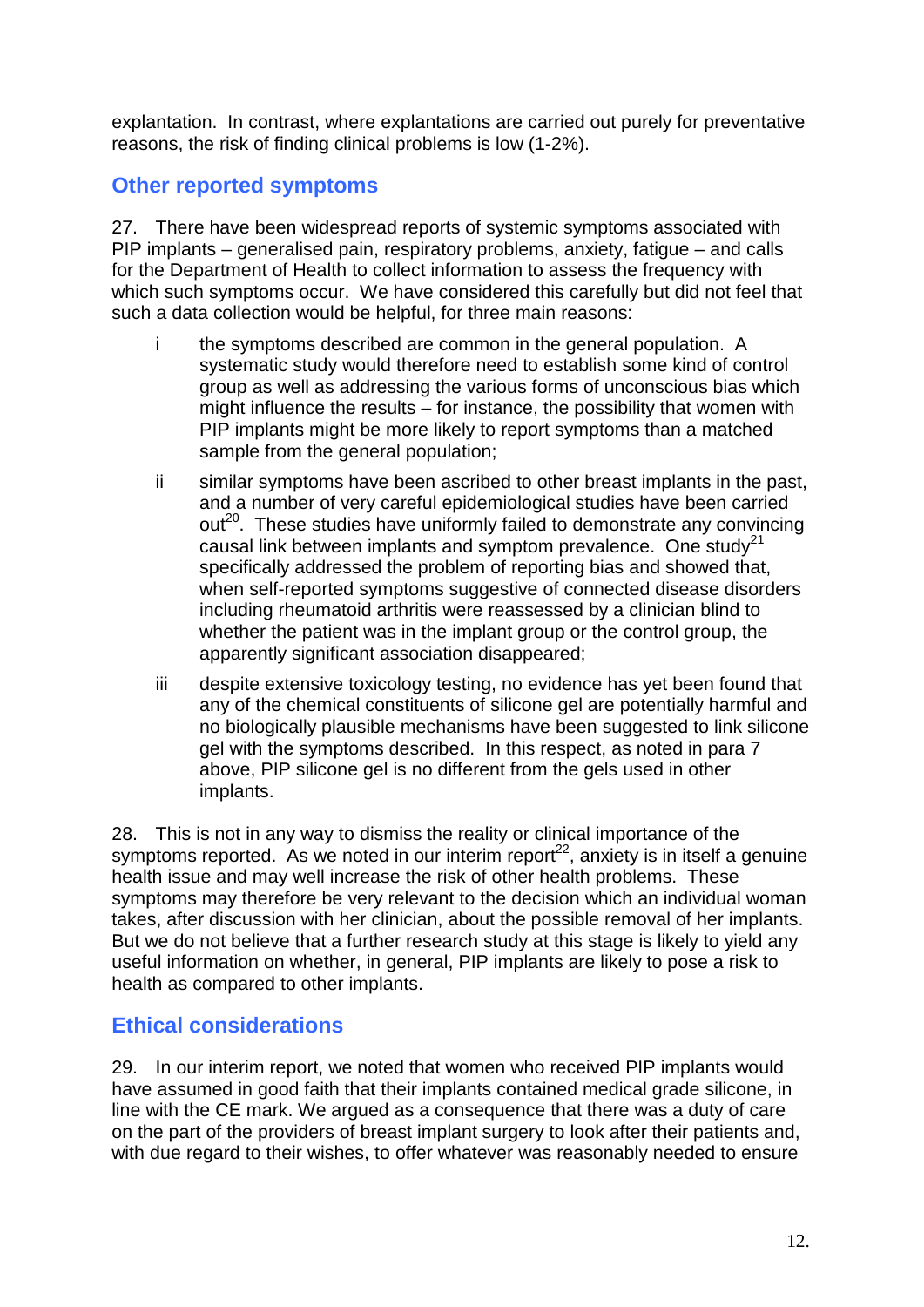their longer-term health. We noted in this context that anxiety is in itself a form of health risk.

30. All this remain true – indeed, it is even more relevant now that we have robust evidence that PIP implants are more likely to rupture and more likely to cause local reactions than other implants. In particular, we believe that all providers who have implanted PIP implants have a responsibility to take all reasonable proactive steps to contact their former patients, and to share with them the best available objective information about the possible risks to their health – including the evidence summarised in this report – so that they can reach an informed decision on whether they want their implants removed.

#### <span id="page-16-0"></span>**Discussion and conclusions**

- 31. The key points which we draw out of the available information are as follows:
	- i rigorous world-wide chemical and toxicological analyses of a wide variety of PIP implants have not shown any evidence of significant risk to human health;
	- ii there is no reason to believe that further testing will change this conclusion, given the results of the chemical analysis and the number of batches that have now been tested world-wide, which have all reached a similar conclusion;
	- iii PIP implants are significantly more likely to rupture or leak silicone than other implants, by a factor of around 2-6, and this difference is detectable within 5 years of implantation;
	- iv in a proportion of cases, failure of the PIP implant results in local reactions but these are readily detected by outward clinical signs – "silent" ruptures (ruptures which came to light only on explantation) are not generally associated with these local reactions.

In sum, PIP implants are clearly substandard although there is no evidence of a significant increased risk of clinical problems in the absence of rupture.

32. In the light of these findings, we are reiterating and amplifying our earlier advice that:

- i **all providers of breast implant surgery should contact any woman who has or may have PIP implants**– if they have not already done so – **and offer her a specialist consultation and any appropriate investigation to determine if the implants are still intact**;
- ii **if the original provider is unable or unwilling to do this, a woman should seek referral through her GP to an appropriate specialist**;
- iii **if there is any sign of rupture, she should be offered an explantation**;
- <span id="page-16-1"></span>iv **if the implants still appear to be intact she should be offered the opportunity to discuss with her specialist the best way forward**.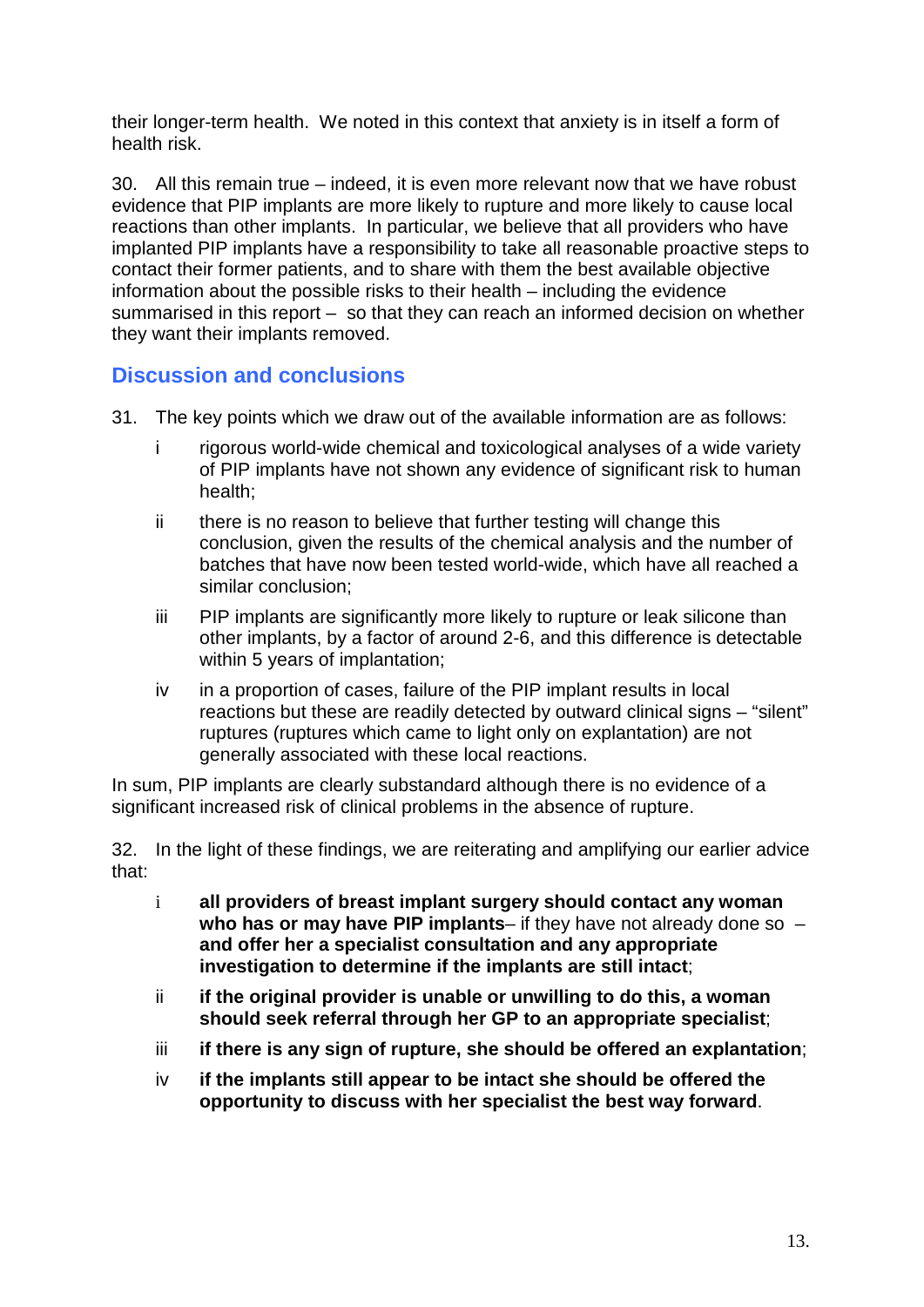33. In approaching this discussion, **we recommend that the following factors should be taken into consideration**:

- i there is a risk of morbidity and mortality associated with any surgery, even for this generally healthy population;
- ii the available evidence from the Allergan and Mentor core studies $^{23}$ suggests that the risks of complications are greater for subsequent breast augmentation procedures than for a primary breast augmentation;
- iii all breast implants have a finite risk of failure; if a woman decides not to seek early removal of her PIP implants there is still a 15-30% chance that she will develop a rupture which may need surgery at some stage within 10 years of implantation; the available data suggests that the risk of failure of PIP implants in any 12-month period is more or less constant from 3 years after implantation onwards;
- iv the more significant adverse consequences of rupture or leakage of PIP implants appear to occur primarily in cases where the signs are already apparent on clinical examination, rather than for "silent" ruptures;
- v breast cancer patients who develop enlarged axillary lymph nodes following implant-based breast reconstruction require full investigation by the multidisciplinary breast team with responsibility for their care. Other women with ruptured implants who develop enlarged axillary lymph nodes require appropriate investigation (which may include image-guided lymph node biopsy) to determine if the additional complications associated with axillary surgery at the time of explantation would be justified;
- vi if the woman decides not to seek an explantation at this time, a policy of annual review with explantation at the earliest sign of rupture will forestall at least a proportion of the cases in which a rupture or leakage of silicone gel might result in significant clinical problems;
- vii despite extensive testing in the UK and internationally, there is to date no evidence implicating PIP implants (or other silicone breast implants) in other forms of longer term damage to health.

34. If in the light of this advice a woman decides, with her doctor, that in her individual circumstances she wishes to have her implants removed **her healthcare provider should support her in carrying out this surgery.** Where her original provider is unable or unwilling to help, the NHS will remove but not normally replace the implant.

- <span id="page-17-0"></span>35. If a woman decides not to seek early explantation:
	- i **she should be offered annual follow up in line with the advice of the three specialty surgical associations** (see para [4\)](#page-8-0);
	- ii **she should be encouraged to consult her doctor if she notices any signs of tenderness or pain, or swollen lymph glands in or around her breasts or armpits, which may indicate a rupture** (or could be the symptoms of another disease not related to breast implants);
	- iii **if there are signs of a possible rupture, she should be offered the removal of the implants** – as would be the case for any breast implant.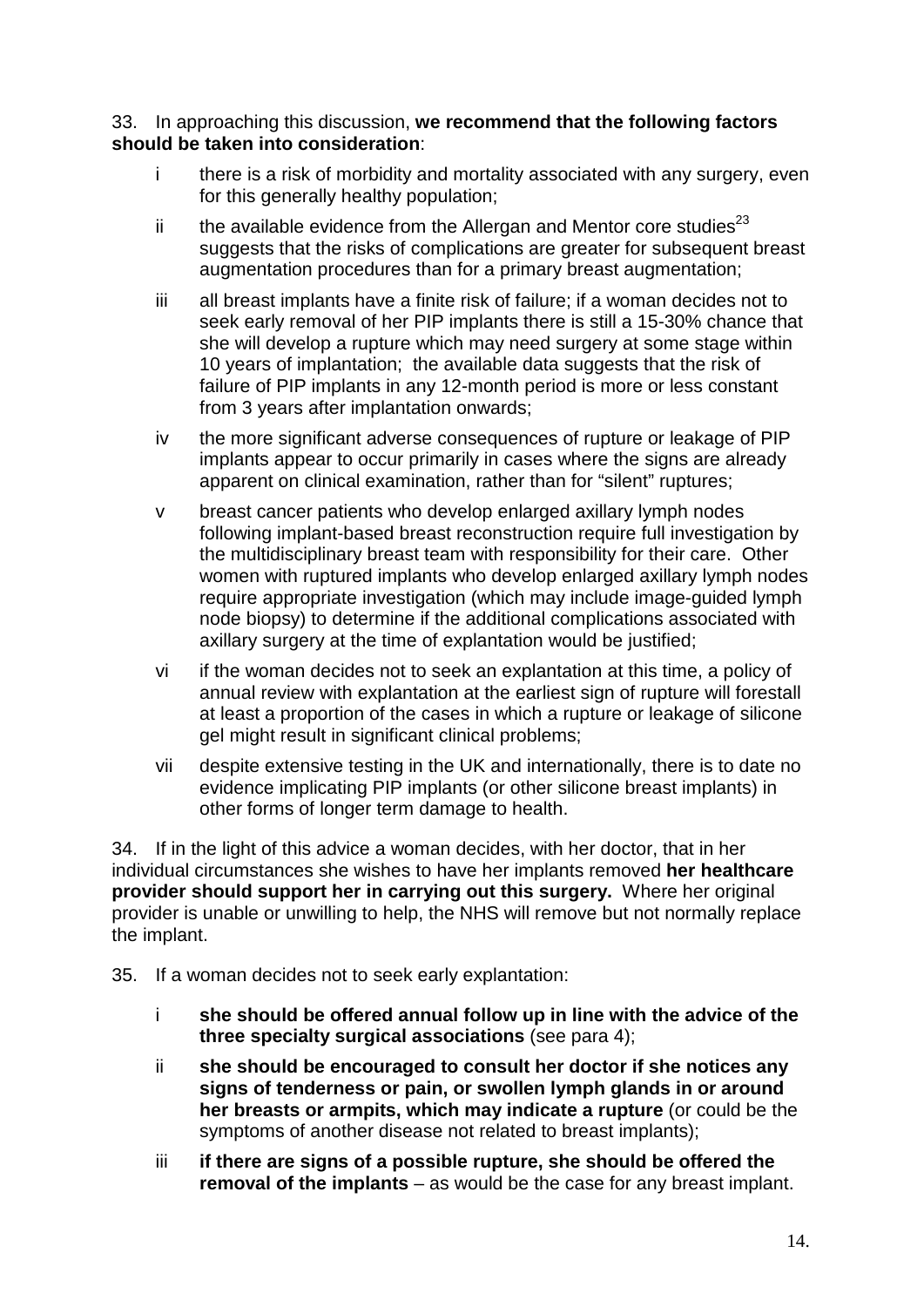### **Equalities implications**

36. In our interim report, we considered the implications of the public sector equality duty in s149 of the Equality Act 2010 and concluded that there was no evidence to suggest that anyone sharing a protected characteristic (including age, disability, gender, marriage etc status, pregnancy and maternity status, race, religion and sexual orientation) would be subject to special disadvantage as a result of our advice or of the policies adopted by the Department. We believe this is still true.

#### <span id="page-18-0"></span>**Further work**

37. The expert group will disband following this, our final report. However, officials at the Department of Health and MHRA will continue to monitor developments in the available information, and in particular the results of the further toxicological work already commissioned (para 12), and will issue amended advice – or reconvene this group – as needed.

38. Wider issues over the regulation of cosmetic surgery and other cosmetic procedures will be considered in the review announced by ministers in January<sup>24</sup>. A further announcement about this review will be made in the near future, together with a call for interested parties to submit evidence to the review team.

**Sir Bruce Keogh** KBE, DSc, FRCS, FRCP **NHS Medical Director**

18 June 2012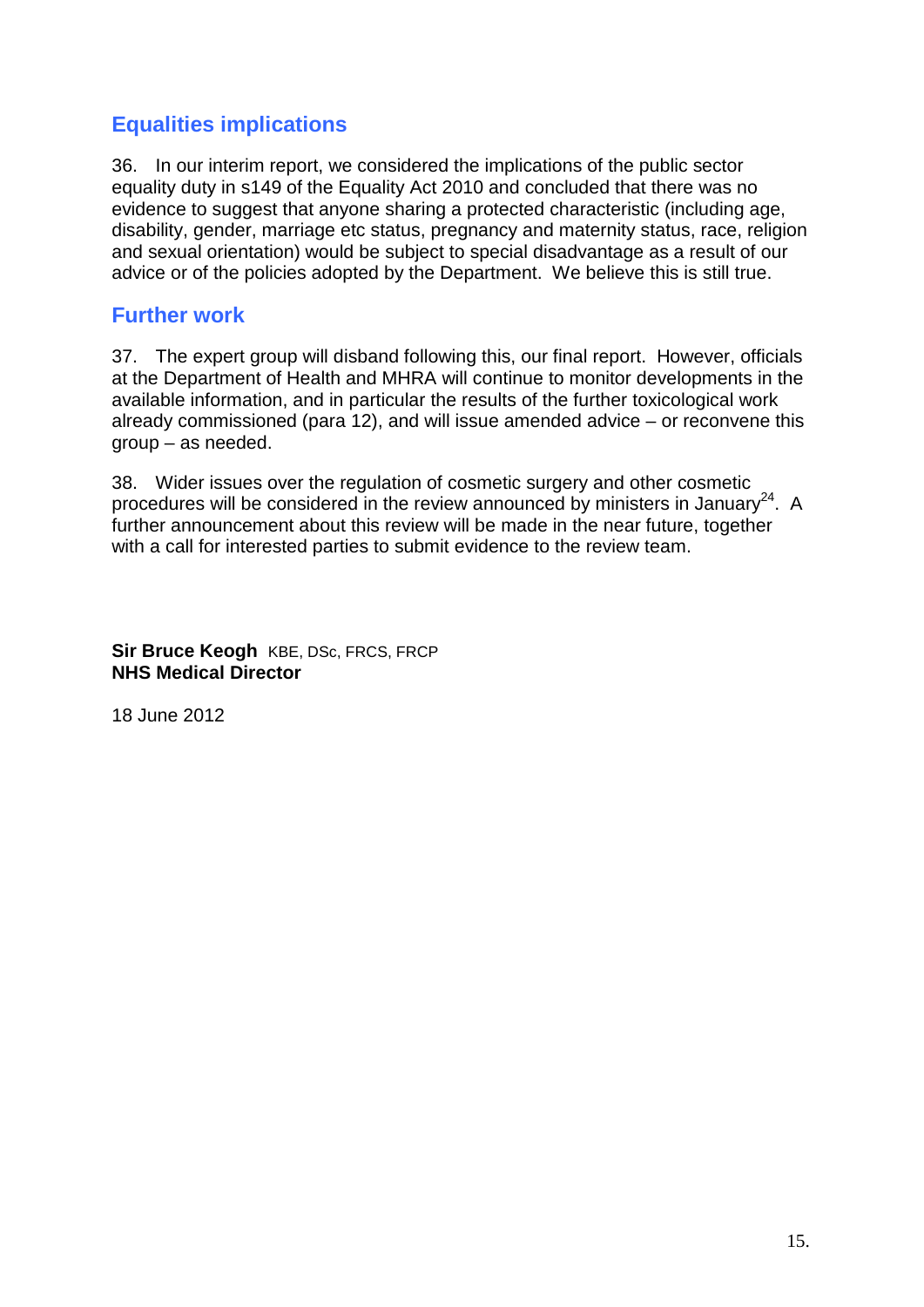## <span id="page-19-0"></span>**List of abbreviations**

| <b>ABS</b>                                       | <b>Association of Breast Surgery</b>                                                                                      |
|--------------------------------------------------|---------------------------------------------------------------------------------------------------------------------------|
| <b>AFSSAPS</b>                                   | Agence Française de Sécurité Sanitaire des Produits de<br>Santé (now Agence Nationale de Sécurité du Medicament,<br>ANSM) |
| <b>BAAPS</b>                                     | <b>British Association of Aesthetic Plastic Surgeons</b>                                                                  |
| <b>BAPRAS</b>                                    | British Association of Plastic, Reconstructive and Aesthetic<br>Surgeons                                                  |
| D <sub>4</sub> , D <sub>5</sub> , D <sub>6</sub> | Low molecular weight cyclic silicones                                                                                     |
| <b>FDA</b>                                       | <b>Federal Drugs Administration (USA)</b>                                                                                 |
| <b>INCa</b>                                      | Institut National du Cancer (France)                                                                                      |
| <b>LGC</b>                                       | A chemical research consultancy, formerly the Laboratory of<br>the Government Chemist                                     |
| <b>MHRA</b>                                      | Medicines and Healthcare products Regulatory Agency                                                                       |
| <b>PIP</b>                                       | Poly Implant Prothèse                                                                                                     |
| <b>SCCP</b>                                      | Scientific Committee on Consumer Products (European<br>Commission)                                                        |
| <b>SCENIHR</b>                                   | Scientific Committee on Emerging and Newly Identified<br>Health Risks (European Commission)                               |
| <b>TGA</b>                                       | <b>Therapeutic Goods Administration (Australian Federal</b><br>Government)                                                |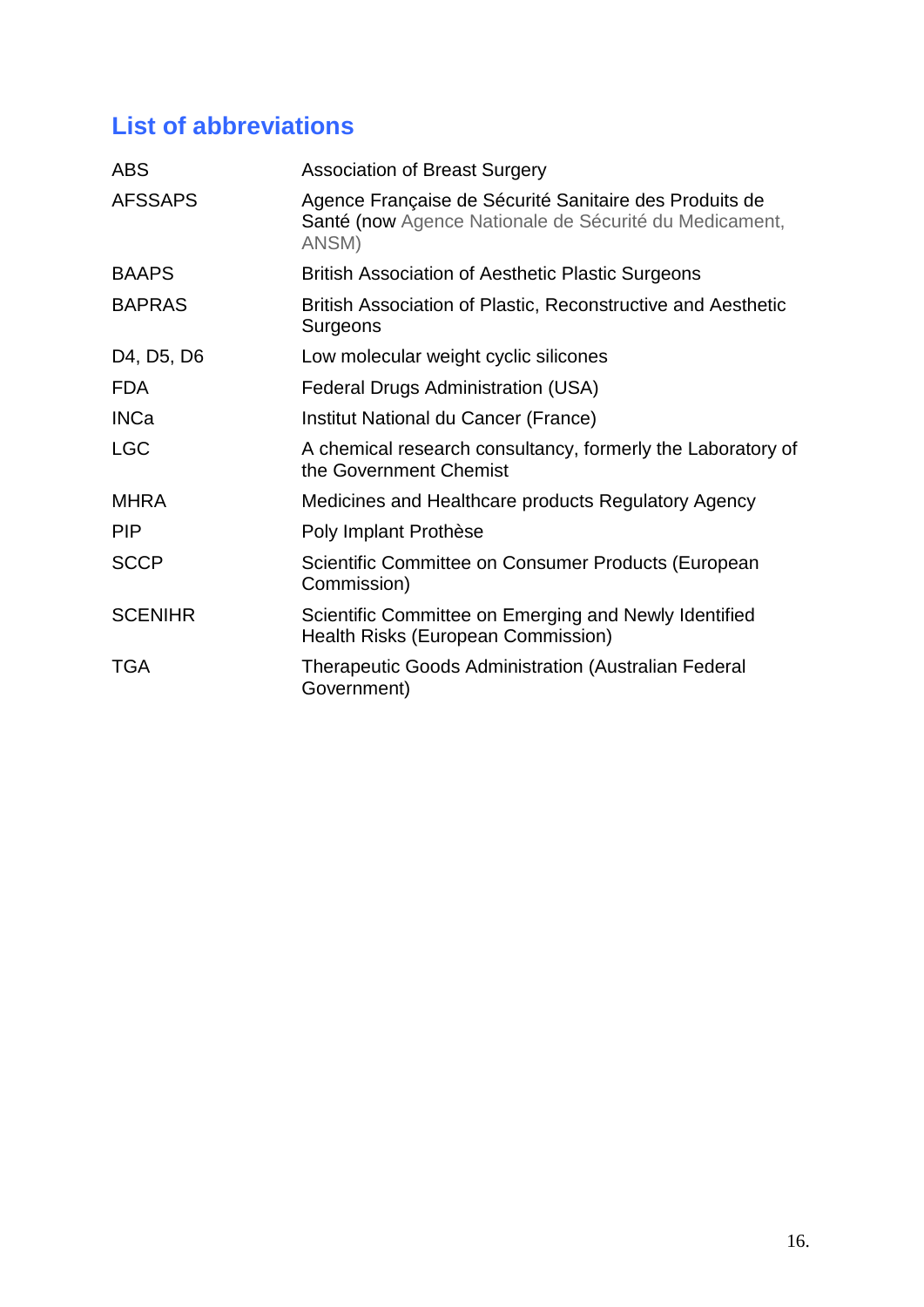### <span id="page-20-0"></span>**References**

<span id="page-20-1"></span><sup>1</sup> PIP breast implants: interim report of the Expert Group (DH, January 2012) at [http://www.dh.gov.uk/en/Publicationsandstatistics/Publications/PublicationsPolicyAndGuidance/DH\\_1](http://www.dh.gov.uk/en/Publicationsandstatistics/Publications/PublicationsPolicyAndGuidance/DH_132110) [32110](http://www.dh.gov.uk/en/Publicationsandstatistics/Publications/PublicationsPolicyAndGuidance/DH_132110)

<sup>2</sup> Institut National du Cancer (INCa) *Propositions de conduite à tenir pour les femmes porteuses de prothèses mammaires PIP : avis d'experts* (INCa December 2011) at [http://www.e-cancer.fr/toutes-les-actualites/360/6737-protheses-mammaires-pip-avis-du-groupe](http://www.e-cancer.fr/toutes-les-actualites/360/6737-protheses-mammaires-pip-avis-du-groupe-dexperts-coordonne-par-linca)[dexperts-coordonne-par-linca](http://www.e-cancer.fr/toutes-les-actualites/360/6737-protheses-mammaires-pip-avis-du-groupe-dexperts-coordonne-par-linca)

<sup>3</sup> Chief Executive of the NHS in England *Dear colleague* letter 17084 (6 January 2012) at

<sup>4</sup> Chief Medical Officer Dear colleague letter CEM/CMO/2012/1 (6 January 2012) at [http://www.nhs.uk/news/2012/01January/Documents/CMO\\_letter\\_PIPImplants\\_060112.pdf](http://www.nhs.uk/news/2012/01January/Documents/CMO_letter_PIPImplants_060112.pdf)

<sup>5</sup> Chief Medical Officer *Dear colleague* letter CEM/CMO/2012/03 (27 January 2012) at [http://www.dh.gov.uk/prod\\_consum\\_dh/groups/dh\\_digitalassets/@dh/@en/documents/digitalasset/dh](http://www.dh.gov.uk/prod_consum_dh/groups/dh_digitalassets/@dh/@en/documents/digitalasset/dh_132438.pdf) [\\_132438.pdf;](http://www.dh.gov.uk/prod_consum_dh/groups/dh_digitalassets/@dh/@en/documents/digitalasset/dh_132438.pdf) Chief Medical Officer *Dear colleague* letter CEM/CMO/2012/08 at

[http://www.nhs.uk/Conditions/Breast-implants/Documents/CMO%20PIP%20%20Letter%20-](http://www.nhs.uk/Conditions/Breast-implants/Documents/CMO%20PIP%20%20Letter%20-%20March%2015%202012.pdf) [%20March%2015%202012.pdf](http://www.nhs.uk/Conditions/Breast-implants/Documents/CMO%20PIP%20%20Letter%20-%20March%2015%202012.pdf)

6 Association of Breast Surgery, British Association of Plastic and Reconstructive Aesthetic Surgeons, British Association of Aesthetic Plastic Surgeons, Federation of Surgical Speciality Associations and Royal College of Surgeons *PIP breast implants: joint surgical statement on clinical guidance for patients, GPs and surgeons* (Royal College of Surgeons of England, January 2012; to

be updated June 2012) at<http://www.rcseng.ac.uk/publications/docs/pip-statement/><br><sup>7</sup> European Commission Scientific Committee on Emerging and Newly Identified Health Risks (SCENIHR) *The safety of PIP silicone breast implants* (EC 1 February 2012) at [http://ec.europa.eu/health/scientific\\_committees/emerging/docs/scenihr\\_o\\_034.pdf](http://ec.europa.eu/health/scientific_committees/emerging/docs/scenihr_o_034.pdf)

<sup>8</sup> Secretariat d'Etat à la Santé (SES) and Agence Française de Sécurité Sanitaire des Produits de Santé (AFSSAPS) *Etat des lieux des contrôles opérés par les autorités sanitaires sur la societé Poly Implant Prothèse : Rapport Complet* pp 119, 123-4 (SAS/AFSSAPS February 2012) at [http://www.sante.gouv.fr/IMG/pdf/Rapport\\_complet\\_PIP\\_def\\_01\\_02\\_12.pdf](http://www.sante.gouv.fr/IMG/pdf/Rapport_complet_PIP_def_01_02_12.pdf) <sup>9</sup> European Commission Scientific Committee on Consumer Products (SCCP) *Opinion on* 

*octamethylcyclotetrasiloxane (D4)* (EC Dec 2005) at

[http://ec.europa.eu/health/archive/ph\\_risk/committees/04\\_sccp/docs/sccp\\_o\\_035.pdf](http://ec.europa.eu/health/archive/ph_risk/committees/04_sccp/docs/sccp_o_035.pdf) <sup>10</sup> Australian Government Therapeutic Goods Administration (TGA) *PIP breast implants: TGA update* (TGA March 2012) at [http://tga.gov.au/safety/alerts-device-breast-implants-pip-](http://tga.gov.au/safety/alerts-device-breast-implants-pip-120316.htm#continues)

[120316.htm#continues](http://tga.gov.au/safety/alerts-device-breast-implants-pip-120316.htm#continues)

See for example the report of the Senate Standing Committee on Community Affairs, Parliament of Australia *The role of the Therapeutic Goods Administration regarding medical devices, particularly Poly Implant Prothese (PIP) breast implants* (Commonwealth of Australia May 2012) at [http://www.aph.gov.au/Parliamentary\\_Business/Committees/Senate\\_Committees?url=clac\\_ctte/impla](http://www.aph.gov.au/Parliamentary_Business/Committees/Senate_Committees?url=clac_ctte/implants_2012/report/index.htm) [nts\\_2012/report/index.htm](http://www.aph.gov.au/Parliamentary_Business/Committees/Senate_Committees?url=clac_ctte/implants_2012/report/index.htm)

<sup>12</sup> See for instance M Berry and J J Stanek "The PIP mammary prosthesis: a product recall study" J *Plast Reconstr Aesthet Surg* **<sup>65</sup>** 697 2012 at<http://www.ncbi.nlm.nih.gov/pubmed/22405818> <sup>13</sup> See the MHRA website at

[http://www.mhra.gov.uk/Safetyinformation/Generalsafetyinformationandadvice/Product](http://www.mhra.gov.uk/Safetyinformation/Generalsafetyinformationandadvice/Product-specificinformationandadvice/Product-specificinformationandadvice-A-F/Breastimplants/Typesofbreastimplants/index.htm)[specificinformationandadvice/Product-specificinformationandadvice-A-](http://www.mhra.gov.uk/Safetyinformation/Generalsafetyinformationandadvice/Product-specificinformationandadvice/Product-specificinformationandadvice-A-F/Breastimplants/Typesofbreastimplants/index.htm)[F/Breastimplants/Typesofbreastimplants/index.htm](http://www.mhra.gov.uk/Safetyinformation/Generalsafetyinformationandadvice/Product-specificinformationandadvice/Product-specificinformationandadvice-A-F/Breastimplants/Typesofbreastimplants/index.htm)

<sup>14</sup> Medicines and Healthcare Products Regulatory Agency (MHRA) Press Release *PIP breast implants: UK test results* (MHRA September 2010) at

[http://www.mhra.gov.uk/NewsCentre/Pressreleases/CON093706;](http://www.mhra.gov.uk/NewsCentre/Pressreleases/CON093706)

*Medical device alert* MDA/2010/078 (MHRA October 2010) at <http://www.mhra.gov.uk/home/groups/dts-bs/documents/medicaldevicealert/con096758.pdf> <sup>15</sup> AFSSAPS *Implants mammaire fabriqué par la societé PIP: lettre aux professionels de santé* 

(AFSSAPS Sept 2010) at [http://www.ansm.sante.fr/S-informer/Informations-de-securite-Lettres-aux](http://www.ansm.sante.fr/S-informer/Informations-de-securite-Lettres-aux-professionnels-de-sante/Implants-mammaires-pre-remplis-de-gel-de-silicone-fabriques-par-la-societe-POLY-IMPLANT-PROTHESE-Lettre-aux-professionnels-de-sante)[professionnels-de-sante/Implants-mammaires-pre-remplis-de-gel-de-silicone-fabriques-par-la](http://www.ansm.sante.fr/S-informer/Informations-de-securite-Lettres-aux-professionnels-de-sante/Implants-mammaires-pre-remplis-de-gel-de-silicone-fabriques-par-la-societe-POLY-IMPLANT-PROTHESE-Lettre-aux-professionnels-de-sante)[societe-POLY-IMPLANT-PROTHESE-Lettre-aux-professionnels-de-sante;](http://www.ansm.sante.fr/S-informer/Informations-de-securite-Lettres-aux-professionnels-de-sante/Implants-mammaires-pre-remplis-de-gel-de-silicone-fabriques-par-la-societe-POLY-IMPLANT-PROTHESE-Lettre-aux-professionnels-de-sante) Press release *Implants mammaire de la societé PIP: actualisation des informations* (AFSSAPS April 2011) at [http://www.ansm.sante.fr/S-informer/Presse-Communiques-Points-presse/Implants-mammaires-en-](http://www.ansm.sante.fr/S-informer/Presse-Communiques-Points-presse/Implants-mammaires-en-gel-de-silicone-de-la-societe-Poly-Implant-Prothese-actualisation-des-Informations-Communique/(language)/fre-FR)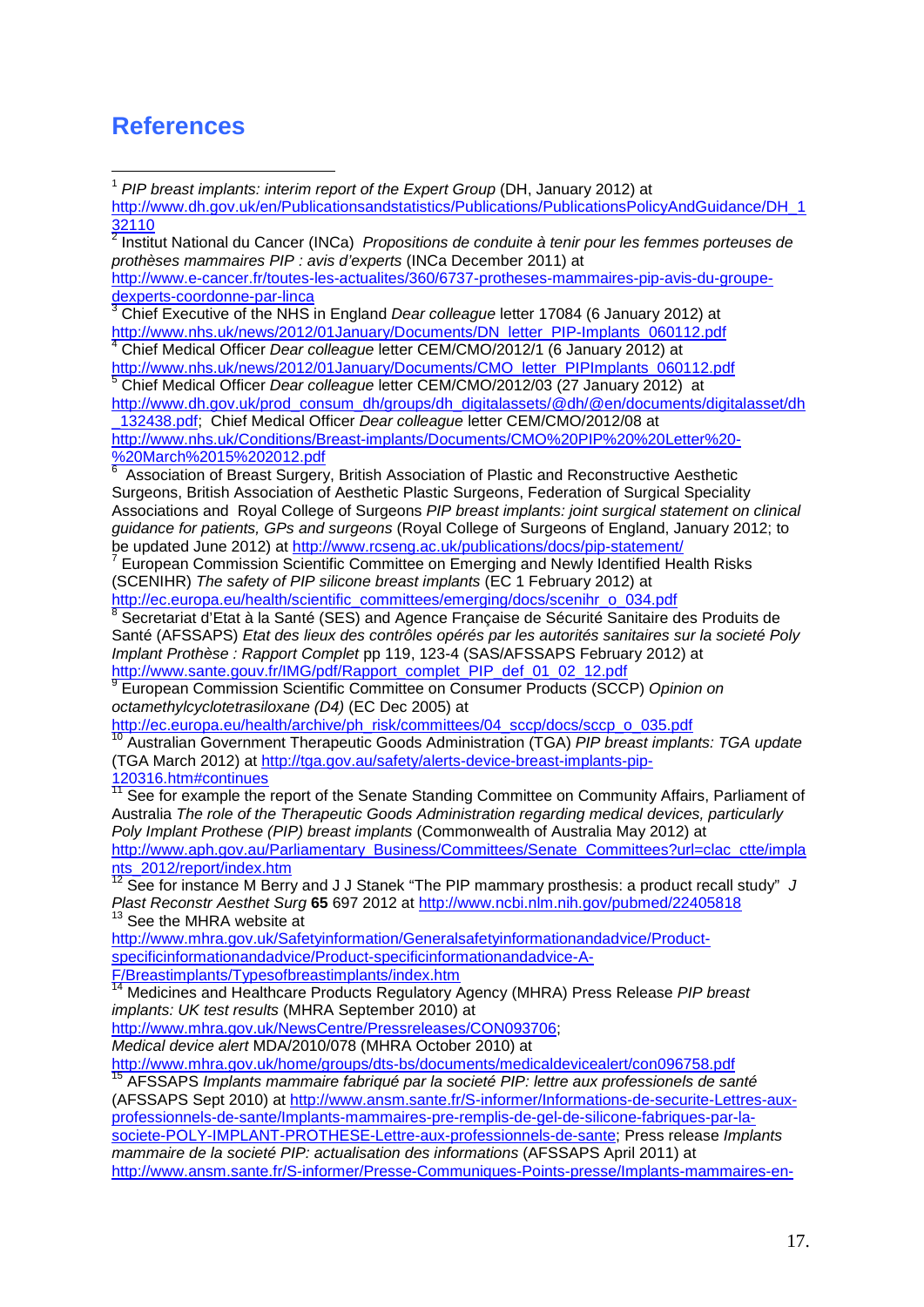[gel-de-silicone-de-la-societe-Poly-Implant-Prothese-actualisation-des-Informations-](http://www.ansm.sante.fr/S-informer/Presse-Communiques-Points-presse/Implants-mammaires-en-gel-de-silicone-de-la-societe-Poly-Implant-Prothese-actualisation-des-Informations-Communique/(language)/fre-FR)

[Communique/\(language\)/fre-FR](http://www.ansm.sante.fr/S-informer/Presse-Communiques-Points-presse/Implants-mammaires-en-gel-de-silicone-de-la-societe-Poly-Implant-Prothese-actualisation-des-Informations-Communique/(language)/fre-FR); English version published as *Topical report: PIP silicone gel pre-*<br>filled implants (AFSSAPS June 2011) at same web address

<sup>16</sup> TGA *Information regarding tests on silicone gel breast implants manufactured by PIP* (TGA Jan 2012) at<http://www.tga.gov.au/newsroom/media-2012-breast-implants-120112.htm> ; *PIP breast implants – an updated Australian perspective* (TGA March 2012) at

<http://www.tga.gov.au/safety/alerts-device-breast-implants-pip-120323.htm> ; Australian Government Department of Health and Ageing *PIP breast implants: report of the Chief Medical Officer* (DHA April 2012) at [http://www.health.gov.au/internet/publications/publishing.nsf/Content/PIP-breast-implants](http://www.health.gov.au/internet/publications/publishing.nsf/Content/PIP-breast-implants-report-CMO-toc)[report-CMO-toc](http://www.health.gov.au/internet/publications/publishing.nsf/Content/PIP-breast-implants-report-CMO-toc)

See the summary of the Allergan and Mentor core studies in Federal Drugs Administration (FDA) *Update on the safety of silicone gel-filled breast implants* (FDA June 2011) at

[http://www.fda.gov/MedicalDevices/ProductsandMedicalProcedures/ImplantsandProsthetics/BreastIm](http://www.fda.gov/MedicalDevices/ProductsandMedicalProcedures/ImplantsandProsthetics/BreastImplants/ucm063871.htm?utm_campaign=Google2&utm_source=fdaSearch&utm_medium=website&utm_term=silicone%20breast%20implants&utm_content=1) [plants/ucm063871.htm?utm\\_campaign=Google2&utm\\_source=fdaSearch&utm\\_medium=website&ut](http://www.fda.gov/MedicalDevices/ProductsandMedicalProcedures/ImplantsandProsthetics/BreastImplants/ucm063871.htm?utm_campaign=Google2&utm_source=fdaSearch&utm_medium=website&utm_term=silicone%20breast%20implants&utm_content=1) [m\\_term=silicone%20breast%20implants&utm\\_content=1](http://www.fda.gov/MedicalDevices/ProductsandMedicalProcedures/ImplantsandProsthetics/BreastImplants/ucm063871.htm?utm_campaign=Google2&utm_source=fdaSearch&utm_medium=website&utm_term=silicone%20breast%20implants&utm_content=1)

<sup>18</sup> Cunningham et al "Safety and effectiveness of Mentor's MemoryGel implants at 6 years", *Plastic Reconstructive Surgery* 33 440-444 (2009)<br><sup>19</sup> See reference [12](#page-10-1)

<sup>20</sup> See Independent Review Group *Silicone gel breast implants* (MHRA, July 1998); Fryzek et al "Selfreported symptoms among women after cosmetic breast implant and breast reduction surgery" *Plast. Reconstr. Surg.* 107 206 (2001); Brinton et al "Risk of connective tissue disorders among breast implant patients" *Am J Epidemiology 160 219 (2004);* Fryzek et al"A nationwide study of connective tissue disease and other rheumatic conditions among Danish women with long-term cosmetic breast<br>implantation" Annals of Epidemiology 17 374 (2007)

<sup>21</sup> See the article by Brinton et al at reference [20](#page-15-1)

 $22$  Reference 1 para 24<br> $23$  See reference [17](#page-11-3)

<sup>24</sup> Hansard 11 January 2012 col 181 at

[http://www.publications.parliament.uk/pa/cm201212/cmhansrd/cm120111/debtext/120111-](http://www.publications.parliament.uk/pa/cm201212/cmhansrd/cm120111/debtext/120111-0001.htm#12011176001723)

[0001.htm#12011176001723](http://www.publications.parliament.uk/pa/cm201212/cmhansrd/cm120111/debtext/120111-0001.htm#12011176001723) ; 24 January 2012 col 12WS at

[http://www.publications.parliament.uk/pa/cm201212/cmhansrd/cm120124/wmstext/120124m0001.ht](http://www.publications.parliament.uk/pa/cm201212/cmhansrd/cm120124/wmstext/120124m0001.htm#12012443000103) [m#12012443000103](http://www.publications.parliament.uk/pa/cm201212/cmhansrd/cm120124/wmstext/120124m0001.htm#12012443000103)